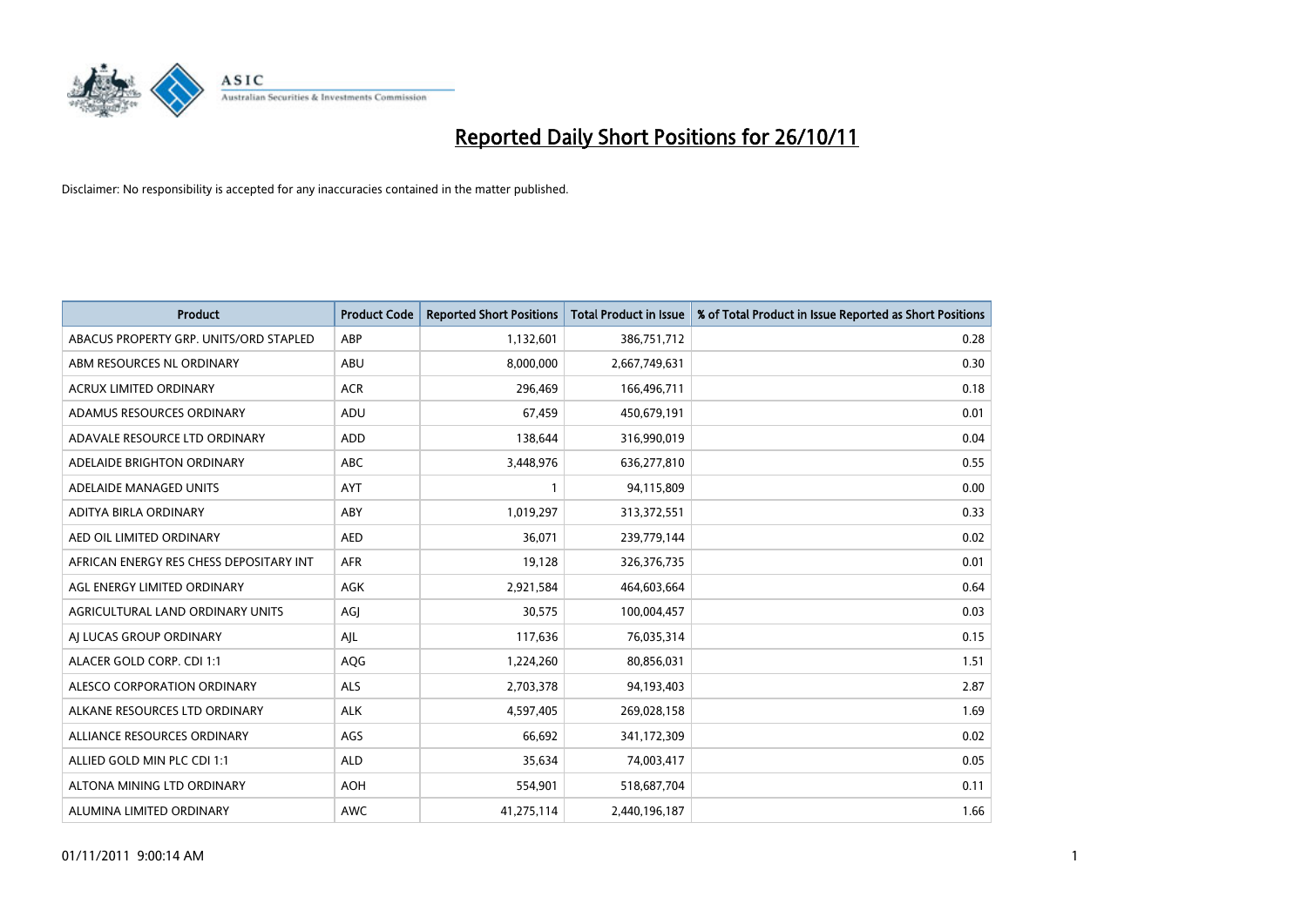

| <b>Product</b>                          | <b>Product Code</b> | <b>Reported Short Positions</b> | <b>Total Product in Issue</b> | % of Total Product in Issue Reported as Short Positions |
|-----------------------------------------|---------------------|---------------------------------|-------------------------------|---------------------------------------------------------|
| AMADEUS ENERGY ORDINARY                 | AMU                 | 454.000                         | 280,923,784                   | 0.16                                                    |
| AMCOM TELECOMM. ORDINARY                | <b>AMM</b>          |                                 | 238,954,789                   | 0.00                                                    |
| AMCOR LIMITED ORDINARY                  | <b>AMC</b>          | 4,676,066                       | 1,226,610,819                 | 0.35                                                    |
| AMP LIMITED ORDINARY                    | AMP                 | 14,105,667                      | 2,854,672,784                 | 0.47                                                    |
| AMPELLA MINING ORDINARY                 | <b>AMX</b>          | 977,602                         | 204,985,108                   | 0.48                                                    |
| ANGLOGOLD ASHANTI CDI 5:1               | AGG                 | 4                               | 89,207,765                    | 0.00                                                    |
| ANSELL LIMITED ORDINARY                 | <b>ANN</b>          | 2,701,970                       | 131,177,201                   | 2.04                                                    |
| ANZ BANKING GRP LTD ORDINARY            | ANZ                 | 12,919,105                      | 2,629,204,864                 | 0.47                                                    |
| APA GROUP STAPLED SECURITIES            | <b>APA</b>          | 7,294,377                       | 639,334,625                   | 1.12                                                    |
| APEX MINERALS NL ORDINARY               | <b>AXM</b>          | 885,146                         | 5,550,243,713                 | 0.02                                                    |
| APN EUROPEAN RETAIL UNITS STAPLED SEC.  | <b>AEZ</b>          | 11,832                          | 544,910,660                   | 0.00                                                    |
| APN NEWS & MEDIA ORDINARY               | <b>APN</b>          | 26,512,619                      | 630,211,415                   | 4.20                                                    |
| AQUARIUS PLATINUM. ORDINARY             | <b>AQP</b>          | 4,419,468                       | 470,167,206                   | 0.93                                                    |
| AQUILA RESOURCES ORDINARY               | <b>AQA</b>          | 6,284,471                       | 374,368,499                   | 1.68                                                    |
| ARAFURA RESOURCE LTD ORDINARY           | <b>ARU</b>          | 7,237,482                       | 367,980,342                   | 1.95                                                    |
| ARB CORPORATION ORDINARY                | <b>ARP</b>          | 14,115                          | 72,481,302                    | 0.01                                                    |
| ARDENT LEISURE GROUP STAPLED SECURITIES | AAD                 | 659,787                         | 324, 167, 221                 | 0.19                                                    |
| ARISTOCRAT LEISURE ORDINARY             | <b>ALL</b>          | 24,638,727                      | 543,181,024                   | 4.52                                                    |
| <b>ASCIANO LIMITED ORDINARY</b>         | <b>AIO</b>          | 15,406,905                      | 2,926,103,883                 | 0.52                                                    |
| ASG GROUP LIMITED ORDINARY              | <b>ASZ</b>          | 90,071                          | 171,456,889                   | 0.05                                                    |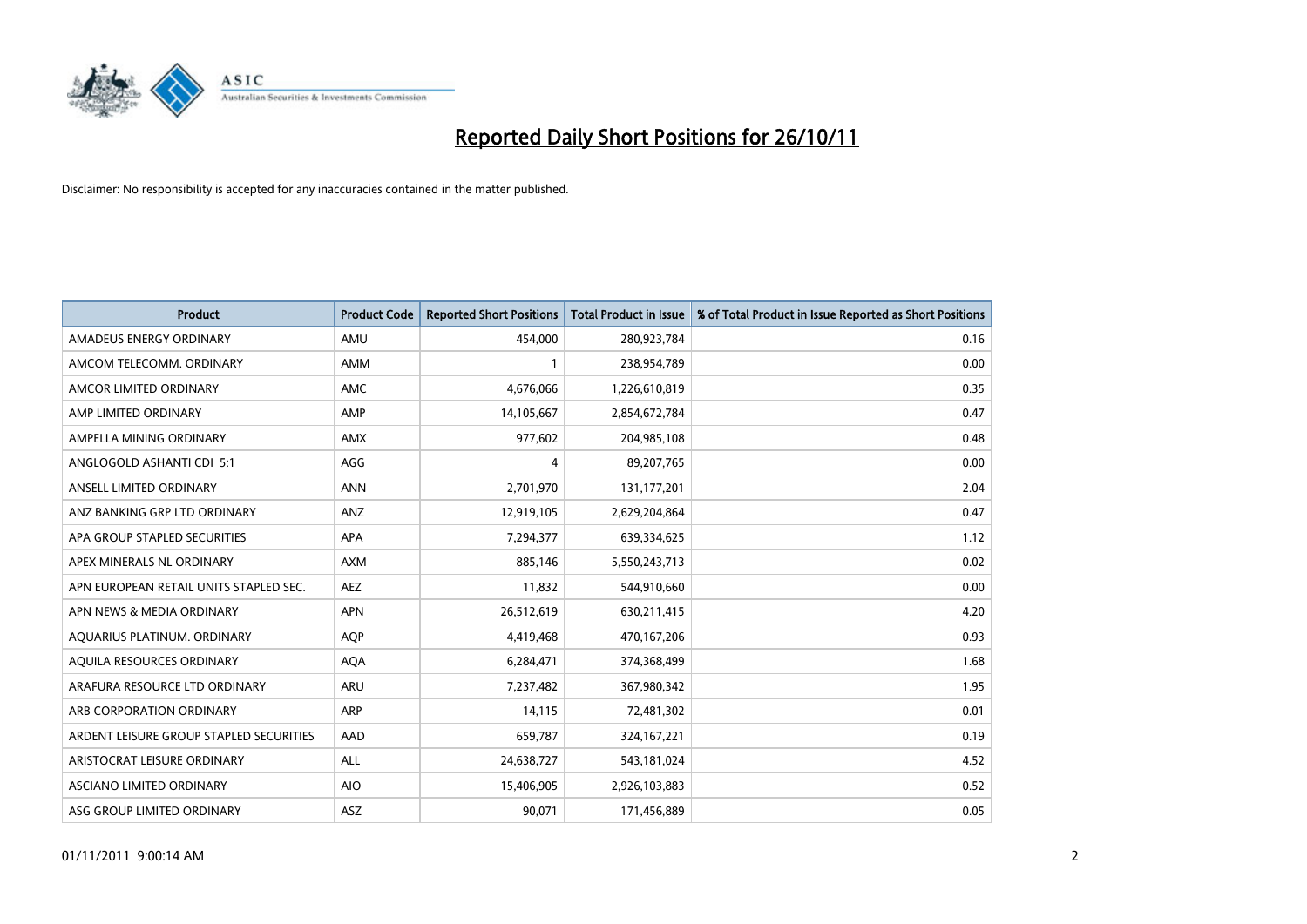

| <b>Product</b>                          | <b>Product Code</b> | <b>Reported Short Positions</b> | <b>Total Product in Issue</b> | % of Total Product in Issue Reported as Short Positions |
|-----------------------------------------|---------------------|---------------------------------|-------------------------------|---------------------------------------------------------|
| ASPEN GROUP ORD/UNITS STAPLED           | <b>APZ</b>          | 1,114,665                       | 584,985,037                   | 0.19                                                    |
| ASPIRE MINING LTD ORDINARY              | <b>AKM</b>          | 52,807                          | 620,594,556                   | 0.01                                                    |
| <b>ASTON RES LTD ORDINARY</b>           | <b>AZT</b>          | 1,846,582                       | 204,527,604                   | 0.89                                                    |
| ASTRO JAP PROP GROUP STAPLED SECURITIES | AJA                 | 28,020                          | 58,445,002                    | 0.05                                                    |
| ASX LIMITED ORDINARY                    | <b>ASX</b>          | 1,704,549                       | 175,136,729                   | 0.96                                                    |
| ATLANTIC LIMITED ORDINARY               | ATI                 | 56,073                          | 114,281,650                   | 0.05                                                    |
| ATLAS IRON LIMITED ORDINARY             | <b>AGO</b>          | 15,772,416                      | 889,036,055                   | 1.78                                                    |
| <b>AURORA OIL &amp; GAS ORDINARY</b>    | <b>AUT</b>          | 9,936,772                       | 411,155,343                   | 2.42                                                    |
| AUSDRILL LIMITED ORDINARY               | ASL                 | 139,760                         | 301,685,848                   | 0.03                                                    |
| AUSENCO LIMITED ORDINARY                | AAX                 | 1,440,244                       | 123,258,843                   | 1.16                                                    |
| <b>AUSGOLD LIMITED ORDINARY</b>         | <b>AUC</b>          | 183,160                         | 85,548,459                    | 0.21                                                    |
| <b>AUSTAL LIMITED ORDINARY</b>          | ASB                 | 450,772                         | 188,069,638                   | 0.23                                                    |
| <b>AUSTAR UNITED ORDINARY</b>           | <b>AUN</b>          | 2,741,040                       | 1,271,505,737                 | 0.22                                                    |
| <b>AUSTBROKERS HOLDINGS ORDINARY</b>    | <b>AUB</b>          | 153                             | 55,419,436                    | 0.00                                                    |
| AUSTIN ENGINEERING ORDINARY             | <b>ANG</b>          | 14,546                          | 72,014,403                    | 0.01                                                    |
| <b>AUSTRALAND ASSETS ASSETS</b>         | <b>AAZPB</b>        | 1,168                           | 2,750,000                     | 0.04                                                    |
| AUSTRALAND PROPERTY STAPLED SECURITY    | <b>ALZ</b>          | 598,833                         | 576,846,597                   | 0.08                                                    |
| AUSTRALIAN AGRICULT. ORDINARY           | AAC                 | 930,870                         | 312,892,824                   | 0.29                                                    |
| <b>AUSTRALIAN EDUCATION UNITS</b>       | <b>AEU</b>          | 625,000                         | 175,465,397                   | 0.36                                                    |
| AUSTRALIAN INFRASTR. UNITS/ORDINARY     | <b>AIX</b>          | 13,359,555                      | 620,733,944                   | 2.15                                                    |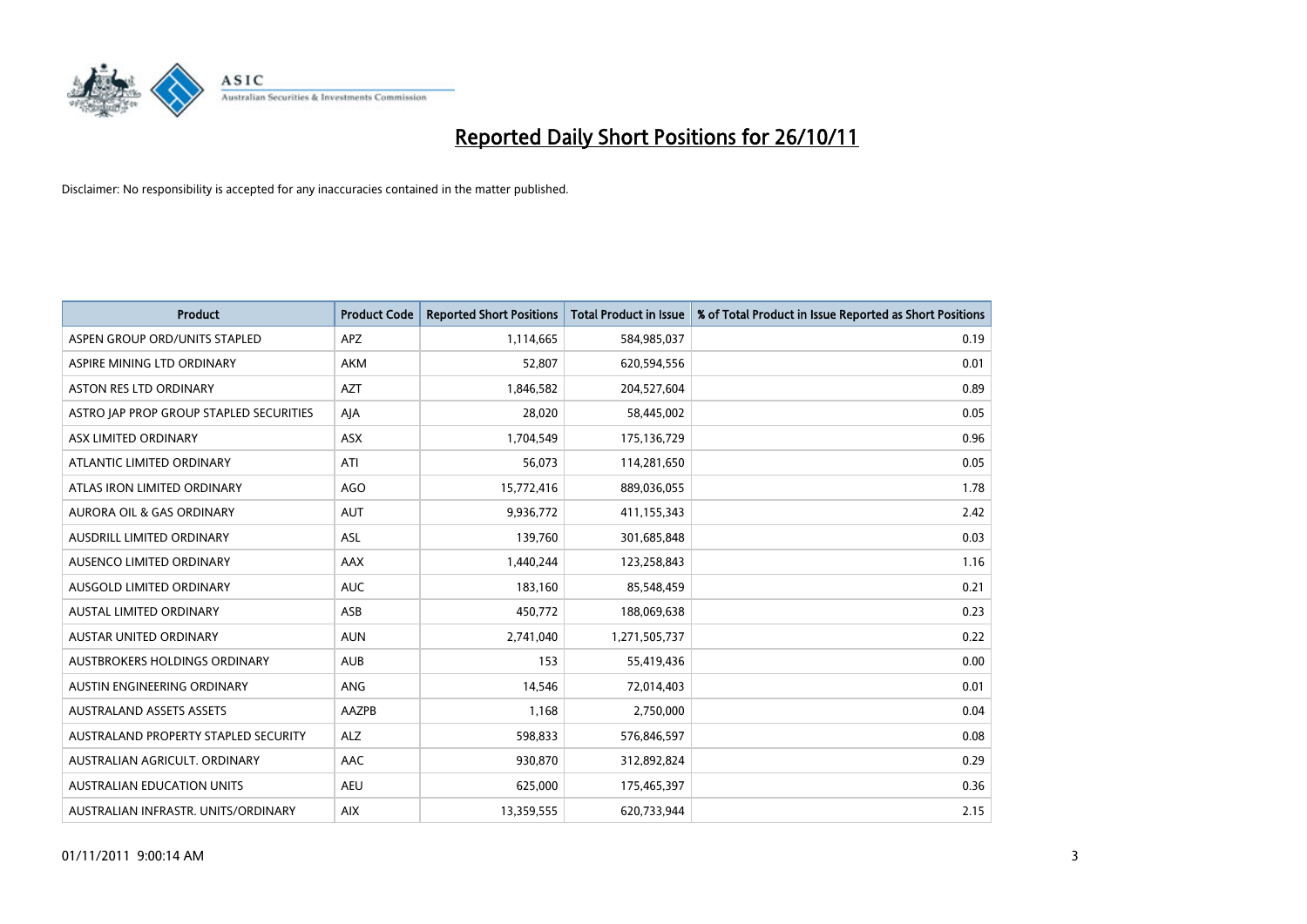

| <b>Product</b>                       | <b>Product Code</b> | <b>Reported Short Positions</b> | <b>Total Product in Issue</b> | % of Total Product in Issue Reported as Short Positions |
|--------------------------------------|---------------------|---------------------------------|-------------------------------|---------------------------------------------------------|
| AUSTRALIAN MINES LTD ORDINARY        | <b>AUZ</b>          | 1,400,000                       | 636,910,317                   | 0.22                                                    |
| AUSTRALIAN PHARM. ORDINARY           | API                 | 598,783                         | 488,115,883                   | 0.12                                                    |
| AUTOMOTIVE HOLDINGS ORDINARY         | <b>AHE</b>          | 7,891                           | 260,579,682                   | 0.00                                                    |
| AVANCO RESOURCES LTD ORDINARY        | <b>AVB</b>          | 1,474,527                       | 793,048,822                   | 0.19                                                    |
| AVEXA LIMITED ORDINARY               | <b>AVX</b>          | 243,657                         | 847,688,779                   | 0.03                                                    |
| AWE LIMITED ORDINARY                 | <b>AWE</b>          | 2,499,600                       | 521,871,941                   | 0.47                                                    |
| AZUMAH RESOURCES ORDINARY            | <b>AZM</b>          | 306,219                         | 282,020,356                   | 0.11                                                    |
| <b>BANDANNA ENERGY ORDINARY</b>      | <b>BND</b>          | 1,064,636                       | 528,481,199                   | 0.19                                                    |
| BANK OF QUEENSLAND. ORDINARY         | <b>BOQ</b>          | 11,421,125                      | 225,369,547                   | 5.05                                                    |
| <b>BASE RES LIMITED ORDINARY</b>     | <b>BSE</b>          | 1,339,274                       | 460,440,029                   | 0.29                                                    |
| <b>BATHURST RESOURCES ORDINARY</b>   | <b>BTU</b>          | 11,082,216                      | 688,747,997                   | 1.61                                                    |
| <b>BAUXITE RESOURCE LTD ORDINARY</b> | <b>BAU</b>          | 111,797                         | 235,379,896                   | 0.05                                                    |
| <b>BC IRON LIMITED ORDINARY</b>      | <b>BCI</b>          | 289,433                         | 95,231,000                    | 0.30                                                    |
| BEACH ENERGY LIMITED ORDINARY        | <b>BPT</b>          | 1,364,581                       | 1,107,635,932                 | 0.11                                                    |
| BEADELL RESOURCE LTD ORDINARY        | <b>BDR</b>          | 2,412,035                       | 657,906,946                   | 0.37                                                    |
| BENDIGO AND ADELAIDE ORDINARY        | <b>BEN</b>          | 6,255,977                       | 365,791,887                   | 1.68                                                    |
| BERKELEY RESOURCES ORDINARY          | <b>BKY</b>          | 465,397                         | 174,298,273                   | 0.26                                                    |
| BETASHARES ASX RES ETF UNITS         | <b>ORE</b>          | 113,220                         | 4,519,665                     | 2.51                                                    |
| BETASHARES GOLD ETF ETF UNITS        | QAU                 | 6,711                           | 1,270,959                     | 0.53                                                    |
| <b>BHP BILLITON LIMITED ORDINARY</b> | <b>BHP</b>          | 32,756,372                      | 3,211,496,105                 | 1.01                                                    |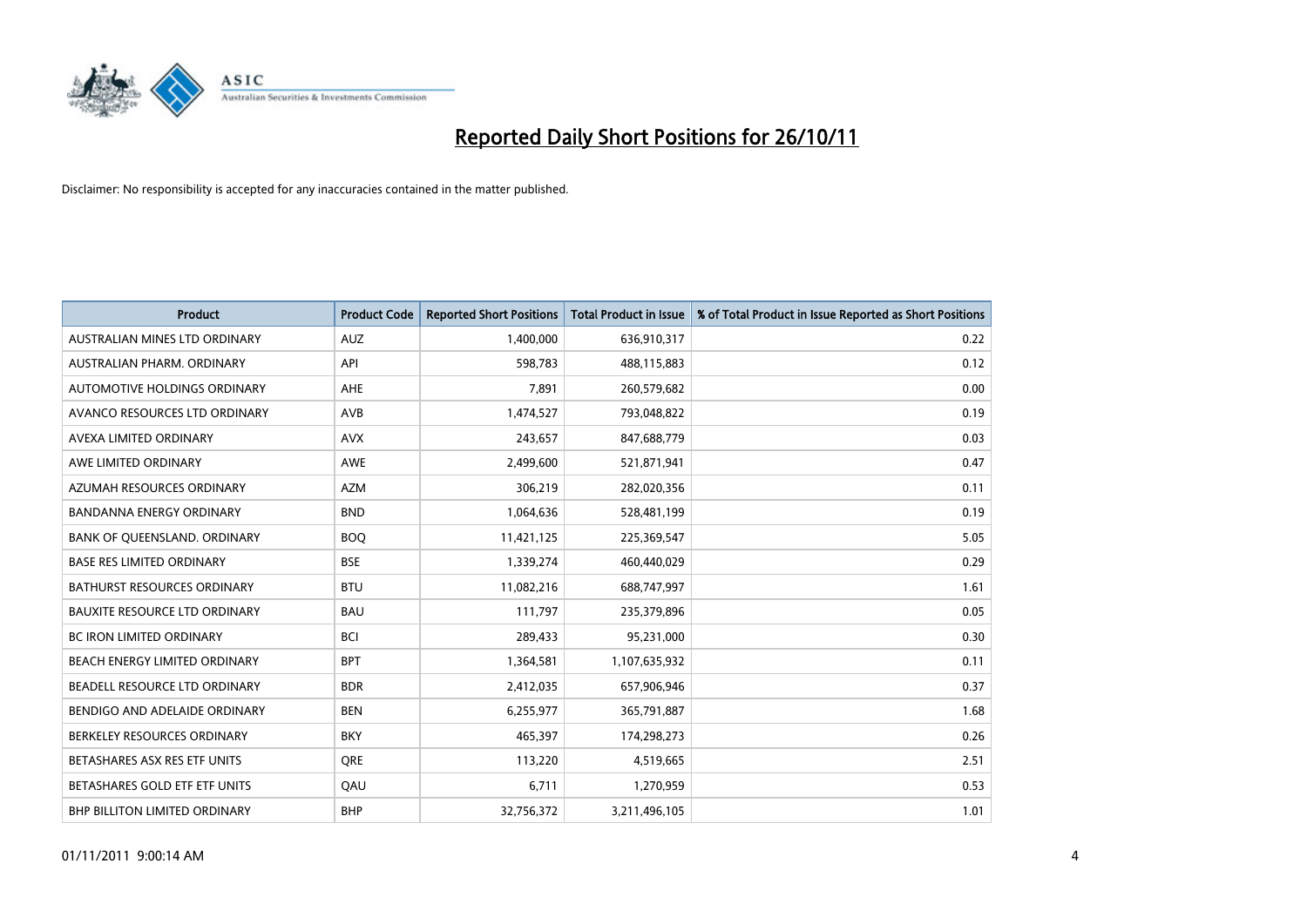

| <b>Product</b>                       | <b>Product Code</b> | <b>Reported Short Positions</b> | <b>Total Product in Issue</b> | % of Total Product in Issue Reported as Short Positions |
|--------------------------------------|---------------------|---------------------------------|-------------------------------|---------------------------------------------------------|
| <b>BILLABONG ORDINARY</b>            | <b>BBG</b>          | 25,609,523                      | 255,102,103                   | 10.06                                                   |
| <b>BIOTA HOLDINGS ORDINARY</b>       | <b>BTA</b>          | 1,891,015                       | 181,703,711                   | 1.03                                                    |
| <b>BISALLOY STEEL ORDINARY</b>       | <b>BIS</b>          | 84,480                          | 216,455,965                   | 0.04                                                    |
| BKI INVESTMENT LTD ORDINARY          | BKI                 | 508                             | 425,549,573                   | 0.00                                                    |
| <b>BLACKTHORN RESOURCES ORDINARY</b> | <b>BTR</b>          | 35,848                          | 122,918,000                   | 0.03                                                    |
| <b>BLUESCOPE STEEL LTD ORDINARY</b>  | <b>BSL</b>          | 67,697,643                      | 1,849,170,356                 | 3.65                                                    |
| <b>BOART LONGYEAR ORDINARY</b>       | <b>BLY</b>          | 5,667,187                       | 461,163,412                   | 1.23                                                    |
| <b>BOOM LOGISTICS ORDINARY</b>       | <b>BOL</b>          | 337,999                         | 465,011,147                   | 0.07                                                    |
| BORAL LIMITED. ORDINARY              | <b>BLD</b>          | 38,755,775                      | 744,729,957                   | 5.18                                                    |
| BOTSWANA METALS LTD ORDINARY         | <b>BML</b>          | 7.000                           | 143,717,013                   | 0.00                                                    |
| <b>BOW ENERGY LIMITED ORDINARY</b>   | <b>BOW</b>          | 2,916,187                       | 352,835,646                   | 0.83                                                    |
| <b>BRADKEN LIMITED ORDINARY</b>      | <b>BKN</b>          | 3,464,205                       | 166,601,549                   | 2.07                                                    |
| <b>BRAMBLES LIMITED ORDINARY</b>     | <b>BXB</b>          | 15,846,454                      | 1,480,291,494                 | 1.03                                                    |
| <b>BREVILLE GROUP LTD ORDINARY</b>   | <b>BRG</b>          | 2.739                           | 130,095,322                   | 0.00                                                    |
| <b>BRICKWORKS LIMITED ORDINARY</b>   | <b>BKW</b>          | 68,485                          | 147,567,333                   | 0.05                                                    |
| <b>BROCKMAN RESOURCES ORDINARY</b>   | <b>BRM</b>          | 60,982                          | 144,803,151                   | 0.04                                                    |
| BT INVESTMENT MNGMNT ORDINARY        | <b>BTT</b>          | 1,245,479                       | 267,906,977                   | 0.47                                                    |
| <b>BURU ENERGY ORDINARY</b>          | <b>BRU</b>          | 655,589                         | 213,963,477                   | 0.31                                                    |
| <b>BWP TRUST ORDINARY UNITS</b>      | <b>BWP</b>          | 334,283                         | 520,012,793                   | 0.06                                                    |
| CABCHARGE AUSTRALIA ORDINARY         | CAB                 | 769.493                         | 120.437.014                   | 0.62                                                    |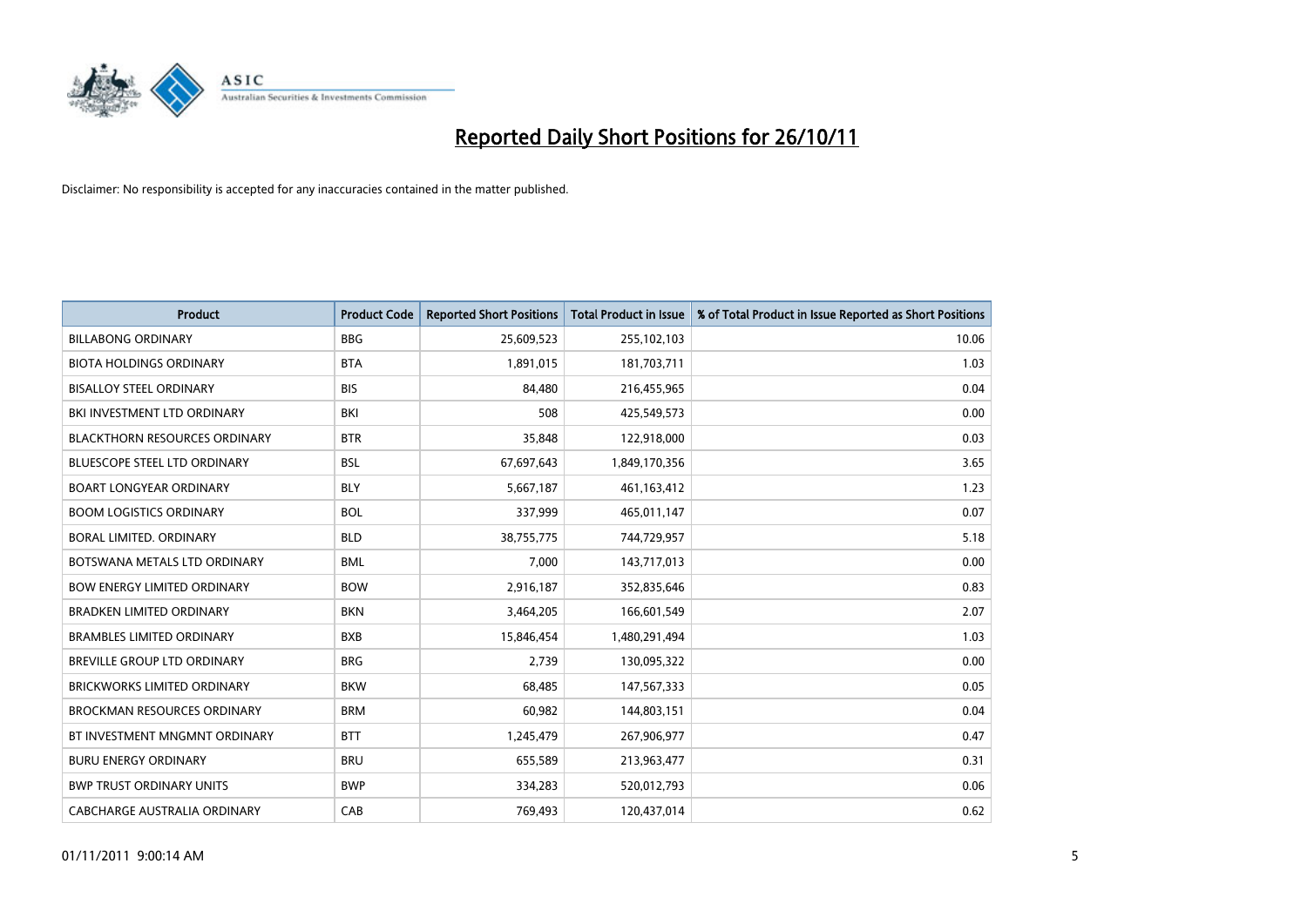

| <b>Product</b>                             | <b>Product Code</b> | <b>Reported Short Positions</b> | <b>Total Product in Issue</b> | % of Total Product in Issue Reported as Short Positions |
|--------------------------------------------|---------------------|---------------------------------|-------------------------------|---------------------------------------------------------|
| CALTEX AUSTRALIA ORDINARY                  | <b>CTX</b>          | 6,533,504                       | 270,000,000                   | 2.43                                                    |
| CAMPBELL BROTHERS ORDINARY                 | <b>CPB</b>          | 340,593                         | 67,503,411                    | 0.50                                                    |
| CAPE LAMBERT RES LTD ORDINARY              | <b>CFE</b>          | 817,909                         | 652,171,792                   | 0.12                                                    |
| CARABELLA RES LTD ORDINARY                 | <b>CLR</b>          | 27,307                          | 98,778,296                    | 0.03                                                    |
| <b>CARBON ENERGY ORDINARY</b>              | <b>CNX</b>          | 641,659                         | 698,517,858                   | 0.08                                                    |
| <b>CARDNO LIMITED ORDINARY</b>             | CDD                 | 4,508                           | 110,301,978                   | 0.00                                                    |
| CARNARVON PETROLEUM ORDINARY               | <b>CVN</b>          | 3,200,305                       | 690,320,634                   | 0.45                                                    |
| <b>CARNEGIE WAVE ENERGY ORDINARY</b>       | <b>CWE</b>          | 83,000                          | 901,487,627                   | 0.01                                                    |
| CARPATHIAN RESOURCES ORDINARY              | <b>CPN</b>          | 75,000                          | 265,533,501                   | 0.03                                                    |
| CARPENTARIA EXP. LTD ORDINARY              | CAP                 | 9,777                           | 98,991,301                    | 0.01                                                    |
| CARSALES.COM LTD ORDINARY                  | <b>CRZ</b>          | 17,474,918                      | 233,971,831                   | 7.48                                                    |
| <b>CASH CONVERTERS ORDINARY</b>            | CCV                 | 55,296                          | 379,761,025                   | 0.01                                                    |
| <b>CASPIAN OIL &amp; GAS ORDINARY</b>      | <b>CIG</b>          | 50,000                          | 1,331,500,513                 | 0.00                                                    |
| CATALPA RESOURCES DEF EX CONQUEST          | <b>CAHN</b>         | 24,911                          | 180,400,884                   | 0.01                                                    |
| CATALPA RESOURCES ORDINARY                 | CAH                 | 967,061                         | 178,942,919                   | 0.53                                                    |
| <b>CELLNET GROUP ORDINARY</b>              | <b>CLT</b>          | 1,342                           | 61,232,953                    | 0.00                                                    |
| CENTRAL PETROLEUM ORDINARY                 | <b>CTP</b>          | 11,455                          | 1,073,304,842                 | 0.00                                                    |
| <b>CENTRO PROPERTIES UNITS/ORD STAPLED</b> | <b>CNP</b>          | 29,264                          | 972,414,514                   | 0.00                                                    |
| CENTRO RETAIL GROUP STAPLED SECURITIES     | <b>CER</b>          | 960,217                         | 2,286,399,424                 | 0.04                                                    |
| <b>CERAMIC FUEL CELLS ORDINARY</b>         | CFU                 | 211,538                         | 1,208,017,416                 | 0.02                                                    |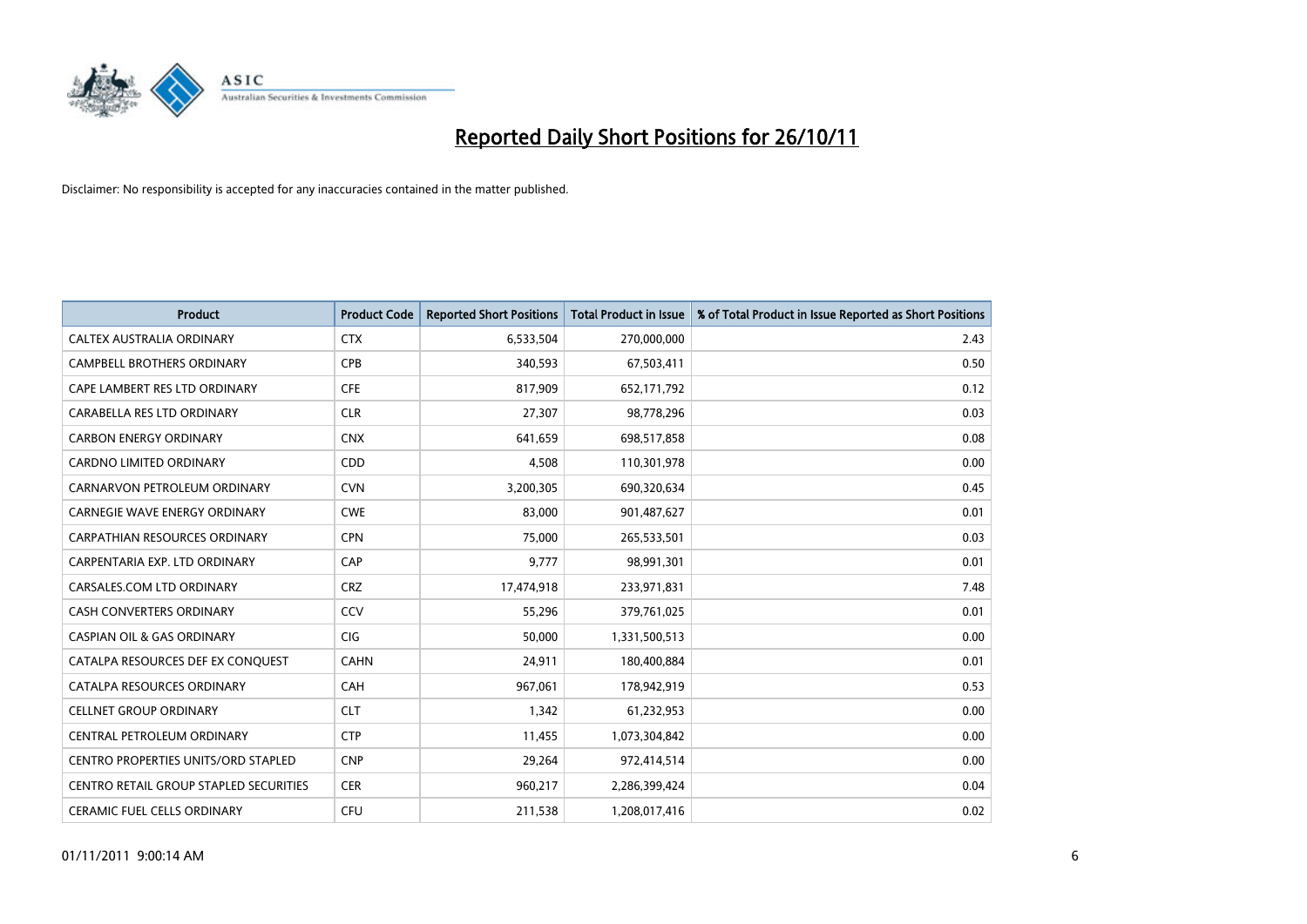

| <b>Product</b>                           | <b>Product Code</b> | <b>Reported Short Positions</b> | <b>Total Product in Issue</b> | % of Total Product in Issue Reported as Short Positions |
|------------------------------------------|---------------------|---------------------------------|-------------------------------|---------------------------------------------------------|
| <b>CFS RETAIL PROPERTY UNITS</b>         | <b>CFX</b>          | 60,954,610                      | 2,839,591,911                 | 2.14                                                    |
| CGA MINING LIMITED ORDINARY              | <b>CGX</b>          | 10,684                          | 333,475,726                   | 0.00                                                    |
| CHALLENGER DIV.PRO. STAPLED UNITS        | <b>CDI</b>          | 149,453                         | 893,936,670                   | 0.01                                                    |
| <b>CHALLENGER INFRAST, STAPLED UNITS</b> | <b>CIF</b>          | 27,101                          | 316,223,785                   | 0.01                                                    |
| <b>CHALLENGER LIMITED ORDINARY</b>       | <b>CGF</b>          | 4,119,786                       | 553,340,221                   | 0.76                                                    |
| CHANDLER MACLEOD LTD ORDINARY            | <b>CMG</b>          | 11,970                          | 466,466,720                   | 0.00                                                    |
| CHARTER HALL GROUP STAPLED US PROHIBIT.  | <b>CHC</b>          | 399,916                         | 308,040,283                   | 0.11                                                    |
| <b>CHARTER HALL OFFICE UNIT</b>          | CQO                 | 3,054,134                       | 493,319,730                   | 0.62                                                    |
| <b>CHARTER HALL RETAIL UNITS</b>         | <b>COR</b>          | 726,013                         | 299,628,571                   | 0.23                                                    |
| CITIGOLD CORP LTD ORDINARY               | <b>CTO</b>          | 2,059,217                       | 1,105,078,301                 | 0.18                                                    |
| CLINUVEL PHARMACEUT. ORDINARY            | <b>CUV</b>          | 4,127                           | 30,394,206                    | 0.01                                                    |
| <b>CLOUGH LIMITED ORDINARY</b>           | <b>CLO</b>          | 122,130                         | 768,901,269                   | 0.01                                                    |
| <b>CO2 GROUP LIMITED ORDINARY</b>        | COZ                 | 506,500                         | 280,497,888                   | 0.18                                                    |
| <b>COAL &amp; ALLIED ORDINARY</b>        | <b>CNA</b>          | 740                             | 86,584,735                    | 0.00                                                    |
| COAL OF AFRICA LTD ORDINARY              | <b>CZA</b>          | 380,552                         | 532,284,573                   | 0.07                                                    |
| <b>COALSPUR MINES LTD ORDINARY</b>       | <b>CPL</b>          | 805,043                         | 579,768,744                   | 0.12                                                    |
| COCA-COLA AMATIL ORDINARY                | <b>CCL</b>          | 6,893,782                       | 759,567,552                   | 0.88                                                    |
| COCHLEAR LIMITED ORDINARY                | <b>COH</b>          | 3,531,135                       | 56,902,433                    | 6.22                                                    |
| <b>COCKATOO COAL ORDINARY</b>            | <b>COK</b>          | 7,049,737                       | 1,016,196,908                 | 0.69                                                    |
| <b>COFFEY INTERNATIONAL ORDINARY</b>     | <b>COF</b>          | 136,552                         | 181,610,808                   | 0.07                                                    |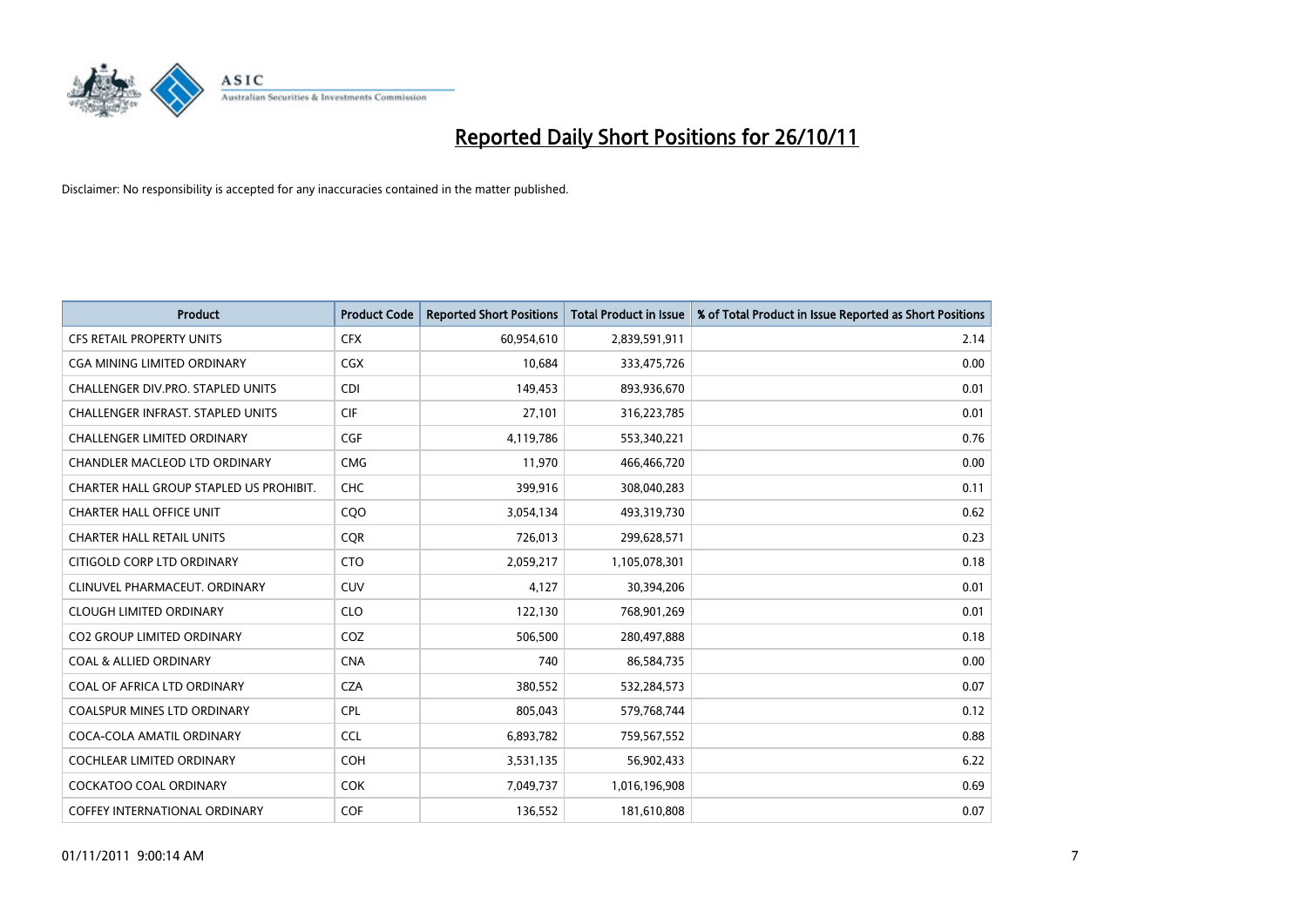

| <b>Product</b>                          | <b>Product Code</b> | <b>Reported Short Positions</b> | <b>Total Product in Issue</b> | % of Total Product in Issue Reported as Short Positions |
|-----------------------------------------|---------------------|---------------------------------|-------------------------------|---------------------------------------------------------|
| <b>COKAL LTD ORDINARY</b>               | <b>CKA</b>          | 470,215                         | 132,073,134                   | 0.36                                                    |
| COMMONWEALTH BANK, ORDINARY             | <b>CBA</b>          | 33,412,473                      | 1,576,237,644                 | 2.07                                                    |
| COMMONWEALTH PROP ORDINARY UNITS        | <b>CPA</b>          | 36,783,968                      | 2,458,123,552                 | 1.49                                                    |
| <b>COMPASS RESOURCES ORDINARY</b>       | <b>CMR</b>          | 160,952                         | 147,402,920                   | 0.11                                                    |
| <b>COMPUTERSHARE LTD ORDINARY</b>       | <b>CPU</b>          | 3,351,325                       | 555,664,059                   | 0.56                                                    |
| <b>CONNECTEAST GROUP STAPLED</b>        | <b>CEU</b>          | 951,798                         | 3,940,145,951                 | 0.02                                                    |
| CONQUEST MINING ORDINARY                | <b>CQT</b>          | 81,822                          | 601,336,279                   | 0.01                                                    |
| CONSOLIDATED MEDIA, ORDINARY            | <b>CMI</b>          | 1,653,475                       | 561,834,996                   | 0.29                                                    |
| CONTANGO MICROCAP ORDINARY              | <b>CTN</b>          | 7,500                           | 147,467,406                   | 0.01                                                    |
| CONTINENTAL COAL LTD ORDINARY           | <b>CCC</b>          | 51,426                          | 372,662,917                   | 0.01                                                    |
| <b>COOPER ENERGY LTD ORDINARY</b>       | <b>COE</b>          | 89,650                          | 292,576,001                   | 0.03                                                    |
| <b>COPPER STRIKE LTD ORDINARY</b>       | <b>CSE</b>          | 714                             | 129,455,571                   | 0.00                                                    |
| <b>CORDLIFE LIMITED ORDINARY</b>        | CBB                 |                                 | 150,887,354                   | 0.00                                                    |
| <b>COUNT FINANCIAL ORDINARY</b>         | COU                 | 427,842                         | 262,282,684                   | 0.16                                                    |
| <b>CREDIT CORP GROUP ORDINARY</b>       | <b>CCP</b>          | 7,569                           | 45,571,114                    | 0.01                                                    |
| <b>CROMWELL PROP STAPLED SECURITIES</b> | <b>CMW</b>          | 82,780                          | 966,845,859                   | 0.01                                                    |
| <b>CROWN LIMITED ORDINARY</b>           | <b>CWN</b>          | 1,826,162                       | 728,394,185                   | 0.24                                                    |
| <b>CSG LIMITED ORDINARY</b>             | CSV                 | 757,461                         | 282,567,499                   | 0.27                                                    |
| <b>CSL LIMITED ORDINARY</b>             | <b>CSL</b>          | 5,381,793                       | 524,999,269                   | 0.98                                                    |
| <b>CSR LIMITED ORDINARY</b>             | <b>CSR</b>          | 21,114,288                      | 506,000,315                   | 4.15                                                    |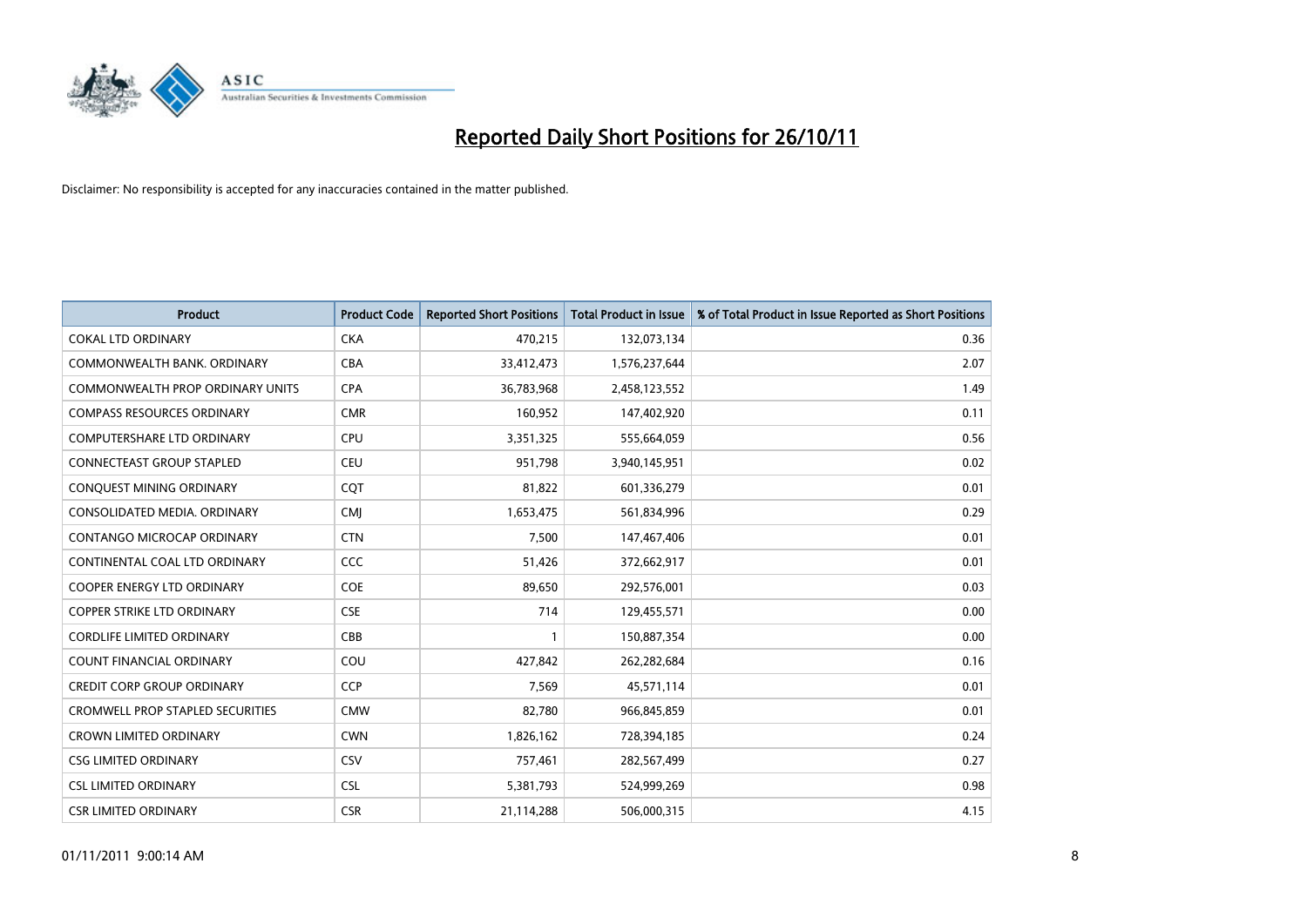

| <b>Product</b>                       | <b>Product Code</b> | <b>Reported Short Positions</b> | <b>Total Product in Issue</b> | % of Total Product in Issue Reported as Short Positions |
|--------------------------------------|---------------------|---------------------------------|-------------------------------|---------------------------------------------------------|
| <b>CUDECO LIMITED ORDINARY</b>       | CDU                 | 1,688,579                       | 138,649,865                   | 1.21                                                    |
| <b>CUSTOMERS LIMITED ORDINARY</b>    | CUS                 | 25,078                          | 134,869,357                   | 0.02                                                    |
| DART ENERGY LTD ORDINARY             | <b>DTE</b>          | 6,328,333                       | 720,875,002                   | 0.88                                                    |
| DAVID JONES LIMITED ORDINARY         | <b>DJS</b>          | 55,836,108                      | 520,751,395                   | 10.73                                                   |
| <b>DECMIL GROUP LIMITED ORDINARY</b> | <b>DCG</b>          | 63,230                          | 124,269,568                   | 0.04                                                    |
| DEEP YELLOW LIMITED ORDINARY         | <b>DYL</b>          | 15,876                          | 1,128,506,403                 | 0.00                                                    |
| DEVINE LIMITED ORDINARY              | <b>DVN</b>          | 1,000                           | 634,918,223                   | 0.00                                                    |
| DEXUS PROPERTY GROUP STAPLED UNITS   | <b>DXS</b>          | 14,662,647                      | 4,839,024,176                 | 0.28                                                    |
| DISCOVERY METALS LTD ORDINARY        | <b>DML</b>          | 8,053,460                       | 439,128,231                   | 1.85                                                    |
| DOMINO PIZZA ENTERPR ORDINARY        | <b>DMP</b>          | 220,443                         | 69,064,674                    | 0.32                                                    |
| DOWNER EDI LIMITED ORDINARY          | <b>DOW</b>          | 5,302,631                       | 429,100,296                   | 1.23                                                    |
| DUET GROUP STAPLED US PROHIBIT.      | <b>DUE</b>          | 8,648,883                       | 1,091,628,341                 | 0.79                                                    |
| DULUXGROUP LIMITED ORDINARY          | <b>DLX</b>          | 9,950,179                       | 367,456,259                   | 2.70                                                    |
| <b>EASTERN STAR GAS ORDINARY</b>     | <b>ESG</b>          | 11,511,129                      | 992,847,041                   | 1.14                                                    |
| ECHO ENTERTAINMENT ORDINARY          | EGP                 | 6,282,872                       | 688,019,737                   | 0.91                                                    |
| ELDERS LIMITED ORDINARY              | <b>ELD</b>          | 15,477,040                      | 448,598,480                   | 3.44                                                    |
| ELDORADO GOLD CORP CDI 1:1           | EAU                 | 16,818                          | 9,672,394                     | 0.17                                                    |
| ELEMENTAL MINERALS ORDINARY          | <b>ELM</b>          | 249,560                         | 222,710,867                   | 0.11                                                    |
| ELEMENTOS LIMITED ORDINARY           | <b>ELT</b>          | 16                              | 77,068,979                    | 0.00                                                    |
| ELIXIR PETROLEUM LTD ORDINARY        | <b>EXR</b>          | 324,400                         | 217,288,472                   | 0.15                                                    |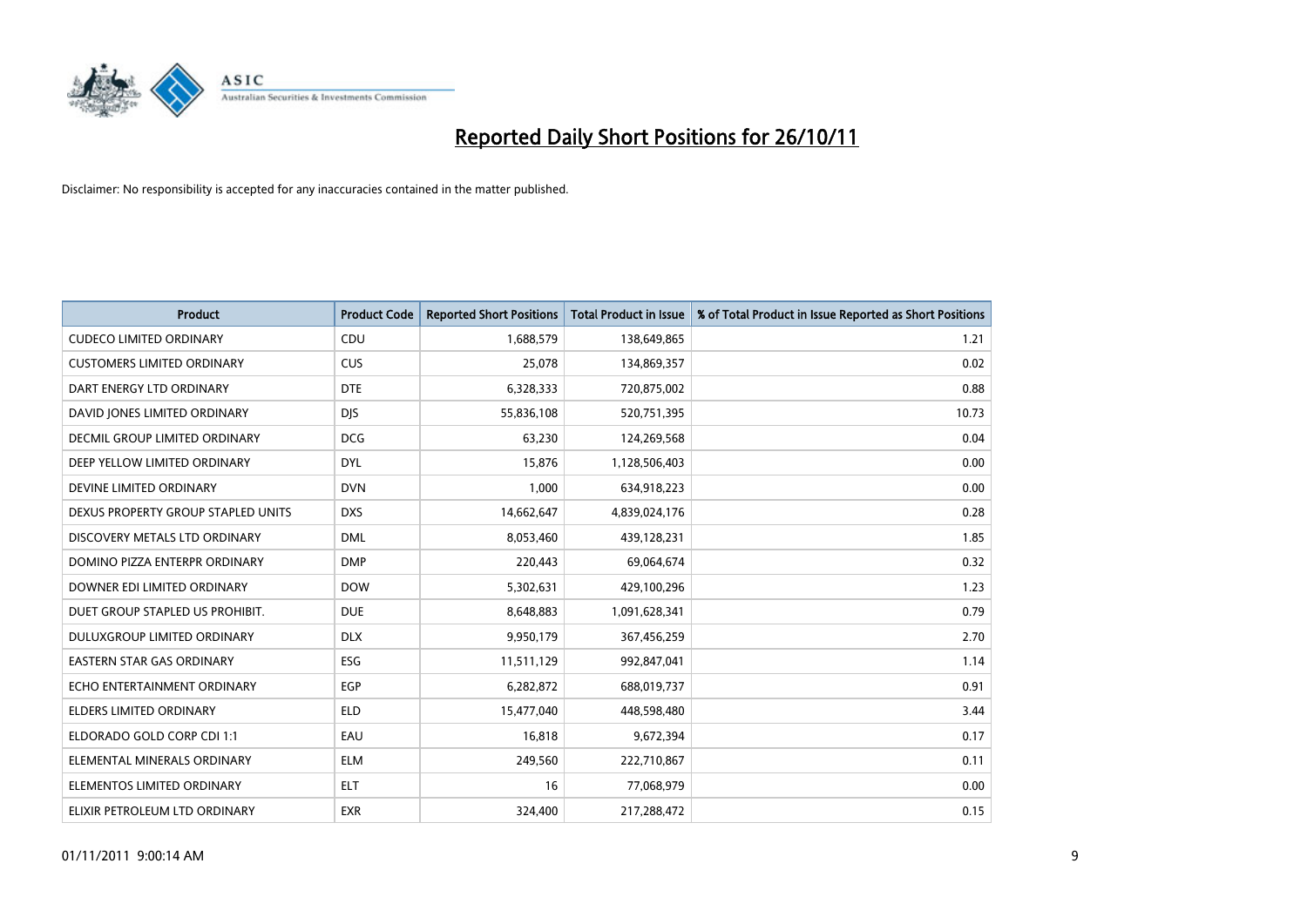

| <b>Product</b>                        | <b>Product Code</b> | <b>Reported Short Positions</b> | <b>Total Product in Issue</b> | % of Total Product in Issue Reported as Short Positions |
|---------------------------------------|---------------------|---------------------------------|-------------------------------|---------------------------------------------------------|
| <b>EMECO HOLDINGS ORDINARY</b>        | <b>EHL</b>          | 2,366,808                       | 631,237,586                   | 0.38                                                    |
| ENERGY RESOURCES ORDINARY 'A'         | <b>ERA</b>          | 10,284,606                      | 439,534,227                   | 2.34                                                    |
| ENERGY WORLD CORPOR, ORDINARY         | <b>EWC</b>          | 17,529,958                      | 1,734,166,672                 | 1.00                                                    |
| ENTEK ENERGY LTD ORDINARY             | <b>ETE</b>          | 489,903                         | 510,657,387                   | 0.10                                                    |
| <b>ENTELLECT LIMITED ORDINARY</b>     | <b>ESN</b>          | 464,050                         | 985,337,932                   | 0.05                                                    |
| <b>ENVESTRA LIMITED ORDINARY</b>      | <b>ENV</b>          | 4,270,065                       | 1,468,560,201                 | 0.29                                                    |
| <b>EXTRACT RESOURCES ORDINARY</b>     | <b>EXT</b>          | 461,429                         | 251,159,163                   | 0.17                                                    |
| FAIRFAX MEDIA LTD ORDINARY            | <b>FXI</b>          | 349,146,705                     | 2,351,955,725                 | 14.84                                                   |
| <b>FAR LTD ORDINARY</b>               | <b>FAR</b>          | 21,000,000                      | 1,245,401,164                 | 1.69                                                    |
| FERRAUS LIMITED ORDINARY              | <b>FRS</b>          | 370                             | 408,884,504                   | 0.00                                                    |
| FISHER & PAYKEL APP. ORDINARY         | <b>FPA</b>          | 18,298                          | 724,235,162                   | 0.00                                                    |
| FISHER & PAYKEL H. ORDINARY           | <b>FPH</b>          | 52,999                          | 525,362,450                   | 0.01                                                    |
| FKP PROPERTY GROUP STAPLED SECURITIES | <b>FKP</b>          | 22,935,358                      | 1,197,968,723                 | 1.90                                                    |
| FLEETWOOD CORP ORDINARY               | <b>FWD</b>          | 239,564                         | 58,696,301                    | 0.39                                                    |
| FLETCHER BUILDING ORDINARY            | <b>FBU</b>          | 8,537,549                       | 680,739,504                   | 1.24                                                    |
| FLEXIGROUP LIMITED ORDINARY           | <b>FXL</b>          | 63,267                          | 277,862,586                   | 0.02                                                    |
| FLIGHT CENTRE ORDINARY                | <b>FLT</b>          | 5,896,702                       | 99,982,877                    | 5.88                                                    |
| FLINDERS MINES LTD ORDINARY           | <b>FMS</b>          | 21,685,768                      | 1,821,300,404                 | 1.18                                                    |
| <b>FOCUS MINERALS LTD ORDINARY</b>    | <b>FML</b>          | 9,159,842                       | 4,320,773,701                 | 0.20                                                    |
| FORGE GROUP LIMITED ORDINARY          | FGE                 | 104,576                         | 83,429,014                    | 0.12                                                    |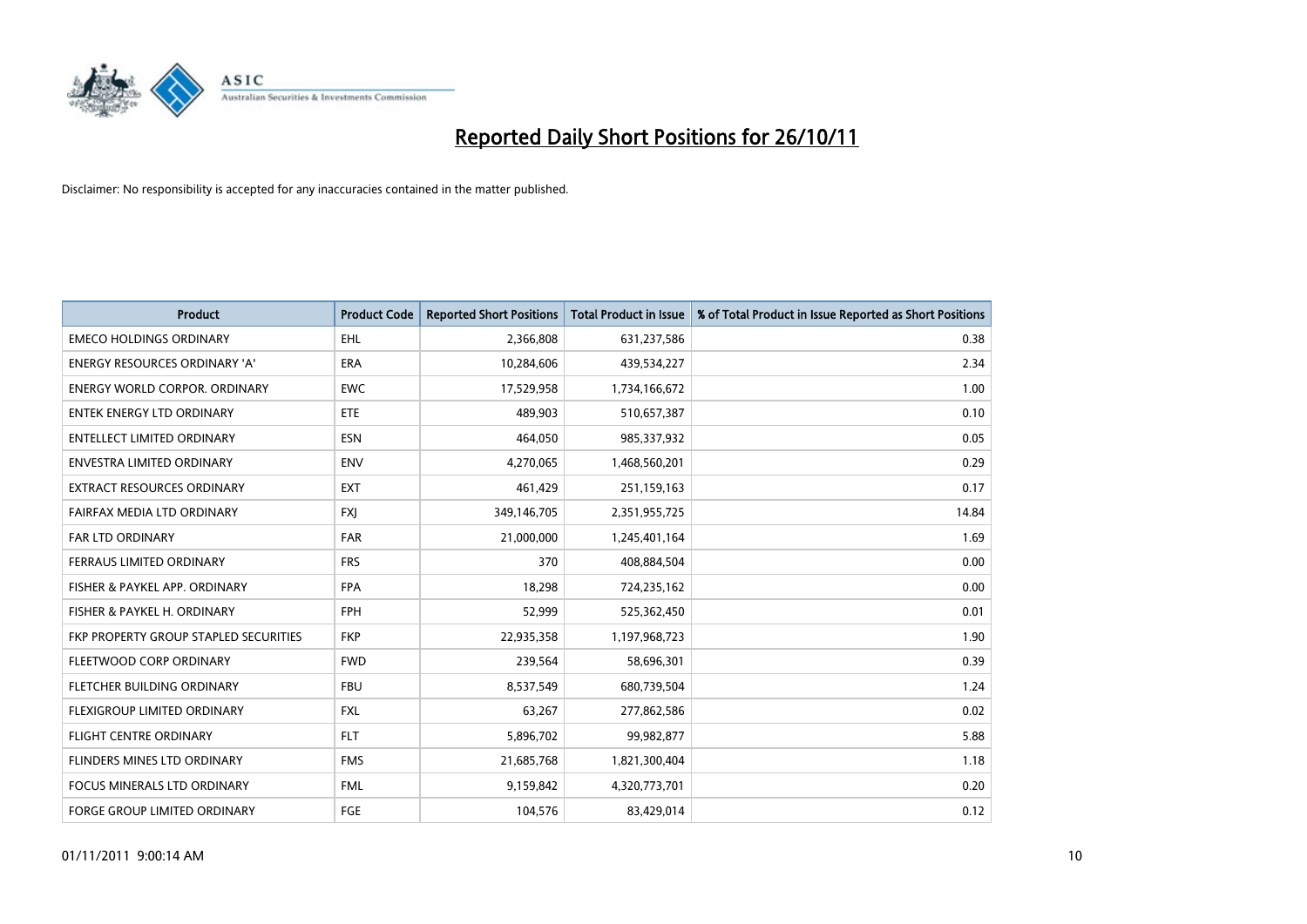

| <b>Product</b>                            | <b>Product Code</b> | <b>Reported Short Positions</b> | <b>Total Product in Issue</b> | % of Total Product in Issue Reported as Short Positions |
|-------------------------------------------|---------------------|---------------------------------|-------------------------------|---------------------------------------------------------|
| FORTE ENERGY NL ORDINARY                  | FTE                 | 2,658,986                       | 695,589,311                   | 0.38                                                    |
| FORTESCUE METALS GRP ORDINARY             | <b>FMG</b>          | 75,648,393                      | 3,113,798,659                 | 2.39                                                    |
| <b>FOSTER'S GROUP ORDINARY</b>            | FGL                 | 12,700,204                      | 1,941,514,539                 | 0.63                                                    |
| FTD CORPORATION ORDINARY                  | <b>FTD</b>          | 8,088                           | 36,474,593                    | 0.02                                                    |
| <b>FUNTASTIC LIMITED ORDINARY</b>         | <b>FUN</b>          | 322,528                         | 340,997,682                   | 0.09                                                    |
| <b>G.U.D. HOLDINGS ORDINARY</b>           | GUD                 | 526,779                         | 70,107,387                    | 0.74                                                    |
| <b>GALAXY RESOURCES ORDINARY</b>          | <b>GXY</b>          | 2,652,431                       | 323,327,000                   | 0.81                                                    |
| <b>GEODYNAMICS LIMITED ORDINARY</b>       | GDY                 | 35,392                          | 337,942,224                   | 0.01                                                    |
| <b>GINDALBIE METALS LTD ORDINARY</b>      | <b>GBG</b>          | 25,412,819                      | 1,135,565,349                 | 2.22                                                    |
| <b>GLOBAL MINING ORDINARY</b>             | <b>GMI</b>          | 8,951                           | 184,894,556                   | 0.00                                                    |
| <b>GLOUCESTER COAL ORDINARY</b>           | GCL                 | 1,542,083                       | 202,905,967                   | 0.75                                                    |
| <b>GME RESOURCES LTD ORDINARY</b>         | <b>GME</b>          | 800                             | 322,635,902                   | 0.00                                                    |
| <b>GOLD ONE INT LTD ORDINARY</b>          | GDO                 | 1,408,476                       | 809,004,592                   | 0.17                                                    |
| <b>GOLDEN WEST RESOURCE ORDINARY</b>      | <b>GWR</b>          | 1,617                           | 192,082,567                   | 0.00                                                    |
| <b>GOODMAN FIELDER. DEFERRED</b>          | <b>GFFN</b>         | 977,739                         | 143,790,254                   | 0.68                                                    |
| <b>GOODMAN FIELDER. ORDINARY</b>          | <b>GFF</b>          | 82,383,295                      | 1,793,843,797                 | 4.61                                                    |
| <b>GOODMAN GROUP STAPLED US PROHIBIT.</b> | <b>GMG</b>          | 29,730,332                      | 7,394,907,651                 | 0.37                                                    |
| <b>GPT GROUP STAPLED SEC.</b>             | <b>GPT</b>          | 20,943,286                      | 1,836,242,729                 | 1.13                                                    |
| <b>GRAINCORP LIMITED A CLASS ORDINARY</b> | <b>GNC</b>          | 868,532                         | 198,318,900                   | 0.43                                                    |
| <b>GRANGE RESOURCES, ORDINARY</b>         | <b>GRR</b>          | 164,957                         | 1,153,937,134                 | 0.01                                                    |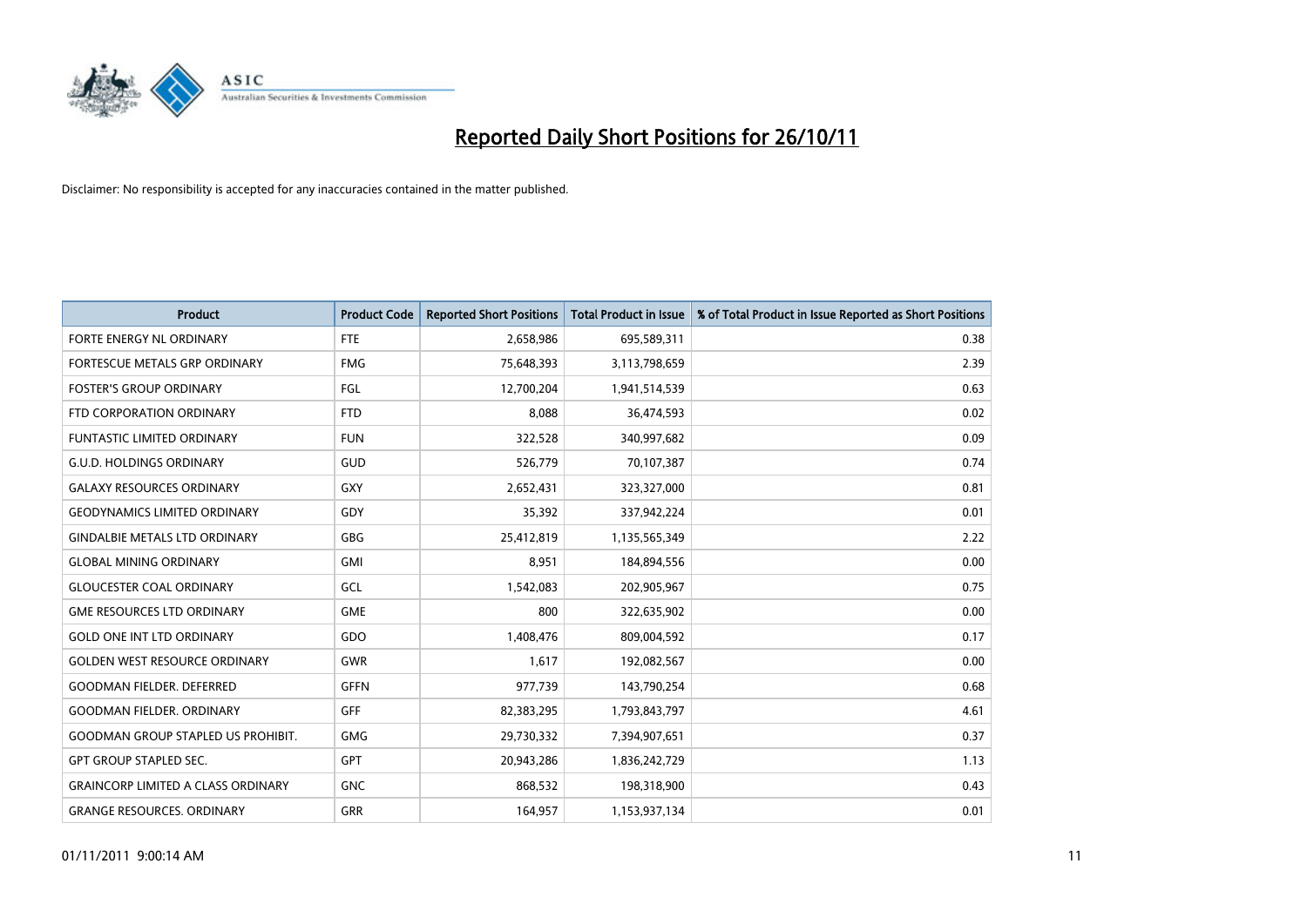

| <b>Product</b>                        | <b>Product Code</b> | <b>Reported Short Positions</b> | <b>Total Product in Issue</b> | % of Total Product in Issue Reported as Short Positions |
|---------------------------------------|---------------------|---------------------------------|-------------------------------|---------------------------------------------------------|
| <b>GREENCAP LIMITED ORDINARY</b>      | GCG                 |                                 | 262,515,385                   | 0.00                                                    |
| <b>GREENLAND MIN EN LTD ORDINARY</b>  | GGG                 | 2,888,700                       | 410,407,582                   | 0.68                                                    |
| <b>GRYPHON MINERALS LTD ORDINARY</b>  | GRY                 | 1,656,976                       | 300,122,058                   | 0.55                                                    |
| <b>GUILDFORD COAL LTD ORDINARY</b>    | <b>GUF</b>          | 2,243,507                       | 219,654,168                   | 1.03                                                    |
| <b>GUINNESS PEAT GROUP. CDI 1:1</b>   | <b>GPG</b>          | 54                              | 273,145,259                   | 0.00                                                    |
| <b>GUNNS LIMITED ORDINARY</b>         | <b>GNS</b>          | 54,456,561                      | 848,401,559                   | 6.41                                                    |
| <b>GWA GROUP LTD ORDINARY</b>         | <b>GWA</b>          | 12,478,317                      | 301,525,014                   | 4.13                                                    |
| HARVEY NORMAN ORDINARY                | <b>HVN</b>          | 57,930,292                      | 1,062,316,784                 | 5.45                                                    |
| HASTIE GROUP LIMITED ORDINARY         | <b>HST</b>          | 2,517,962                       | 1,369,040,011                 | 0.18                                                    |
| HASTINGS DIVERSIFIED STAPLED SECURITY | <b>HDF</b>          | 3,721,116                       | 530,001,072                   | 0.70                                                    |
| <b>HEARTWARE INT INC CDI 35:1</b>     | <b>HIN</b>          | 272,008                         | 48,598,550                    | 0.56                                                    |
| <b>HENDERSON GROUP CDI 1:1</b>        | <b>HGG</b>          | 10,750,855                      | 642,886,460                   | 1.66                                                    |
| HFA HOLDINGS LIMITED ORDINARY         | <b>HFA</b>          | 8,273                           | 117,332,831                   | 0.00                                                    |
| <b>HIGHLANDS PACIFIC ORDINARY</b>     | <b>HIG</b>          | 2,415,464                       | 686,082,148                   | 0.35                                                    |
| HILLGROVE RES LTD ORDINARY            | <b>HGO</b>          | 2,078,992                       | 793,698,575                   | 0.27                                                    |
| HILLS HOLDINGS LTD ORDINARY           | <b>HIL</b>          | 4,345,223                       | 247,928,145                   | 1.74                                                    |
| HORIZON OIL LIMITED ORDINARY          | <b>HZN</b>          | 16,038,507                      | 1,130,811,515                 | 1.41                                                    |
| HUNNU COAL LIMITED ORDINARY           | <b>HUN</b>          | 194,593                         | 218,565,002                   | 0.09                                                    |
| <b>ICON ENERGY LIMITED ORDINARY</b>   | <b>ICN</b>          | 2,230                           | 469,301,394                   | 0.00                                                    |
| <b>IINET LIMITED ORDINARY</b>         | <b>IIN</b>          | 179,428                         | 149,717,226                   | 0.11                                                    |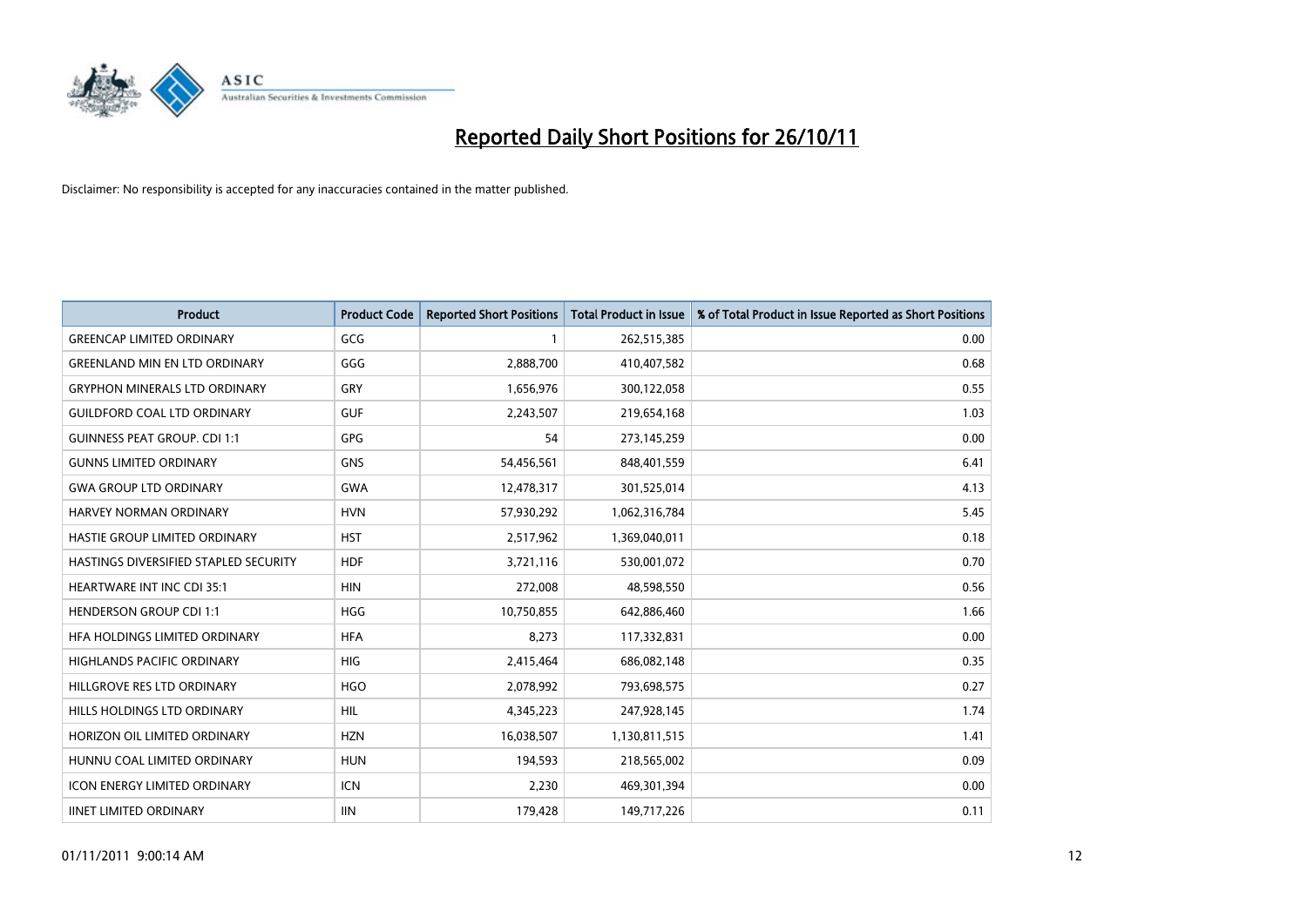

| <b>Product</b>                                | <b>Product Code</b> | <b>Reported Short Positions</b> | Total Product in Issue | % of Total Product in Issue Reported as Short Positions |
|-----------------------------------------------|---------------------|---------------------------------|------------------------|---------------------------------------------------------|
| <b>ILUKA RESOURCES ORDINARY</b>               | ILU                 | 5,266,171                       | 418,700,517            | 1.22                                                    |
| <b>IMDEX LIMITED ORDINARY</b>                 | <b>IMD</b>          | 646,599                         | 204,447,435            | 0.30                                                    |
| IMF (AUSTRALIA) LTD ORDINARY                  | <b>IMF</b>          | 342,878                         | 123,828,193            | 0.27                                                    |
| IMX RESOURCES LTD ORDINARY                    | <b>IXR</b>          | 20,000                          | 262,612,803            | 0.01                                                    |
| <b>INCITEC PIVOT ORDINARY</b>                 | IPL                 | 726,709                         | 1,628,730,107          | 0.02                                                    |
| <b>INDEPENDENCE GROUP ORDINARY</b>            | <b>IGO</b>          | 4,901,097                       | 202,907,135            | 2.41                                                    |
| <b>INDOPHIL RESOURCES ORDINARY</b>            | <b>IRN</b>          | 1,924,019                       | 995,437,860            | 0.20                                                    |
| <b>INDUSTREA LIMITED ORDINARY</b>             | IDL                 | 1,096,534                       | 364,733,566            | 0.28                                                    |
| INFIGEN ENERGY STAPLED SECURITIES             | <b>IFN</b>          | 5,775,071                       | 762,265,972            | 0.76                                                    |
| ING RE COM GROUP STAPLED SECURITIES           | ILF.                | 3,583                           | 441,029,194            | 0.00                                                    |
| INSURANCE AUSTRALIA ORDINARY                  | IAG                 | 13,126,538                      | 2,079,034,021          | 0.62                                                    |
| <b>INTEGRA MINING LTD, ORDINARY</b>           | <b>IGR</b>          | 4,760,216                       | 843,743,881            | 0.56                                                    |
| <b>INTREPID MINES ORDINARY</b>                | <b>IAU</b>          | 2,399,938                       | 522,391,334            | 0.47                                                    |
| <b>INVESTA OFFICE FUND STAPLED SECURITIES</b> | <b>IOF</b>          | 12,652,447                      | 2,657,463,999          | 0.46                                                    |
| <b>INVOCARE LIMITED ORDINARY</b>              | <b>IVC</b>          | 1,071,958                       | 110,030,298            | 0.98                                                    |
| ION LIMITED ORDINARY                          | <b>ION</b>          | 164,453                         | 256,365,105            | 0.06                                                    |
| <b>IOOF HOLDINGS LTD ORDINARY</b>             | <b>IFL</b>          | 838,963                         | 229,794,395            | 0.36                                                    |
| IRESS MARKET TECH. ORDINARY                   | <b>IRE</b>          | 850,286                         | 127,036,010            | 0.66                                                    |
| <b>IRON ORE HOLDINGS ORDINARY</b>             | <b>IOH</b>          | 34,480                          | 166,087,005            | 0.02                                                    |
| ISHARES MSCI AUS 200 ISHARES MSCI AUS 200     | IOZ                 | 73,512                          | 2,326,394              | 3.16                                                    |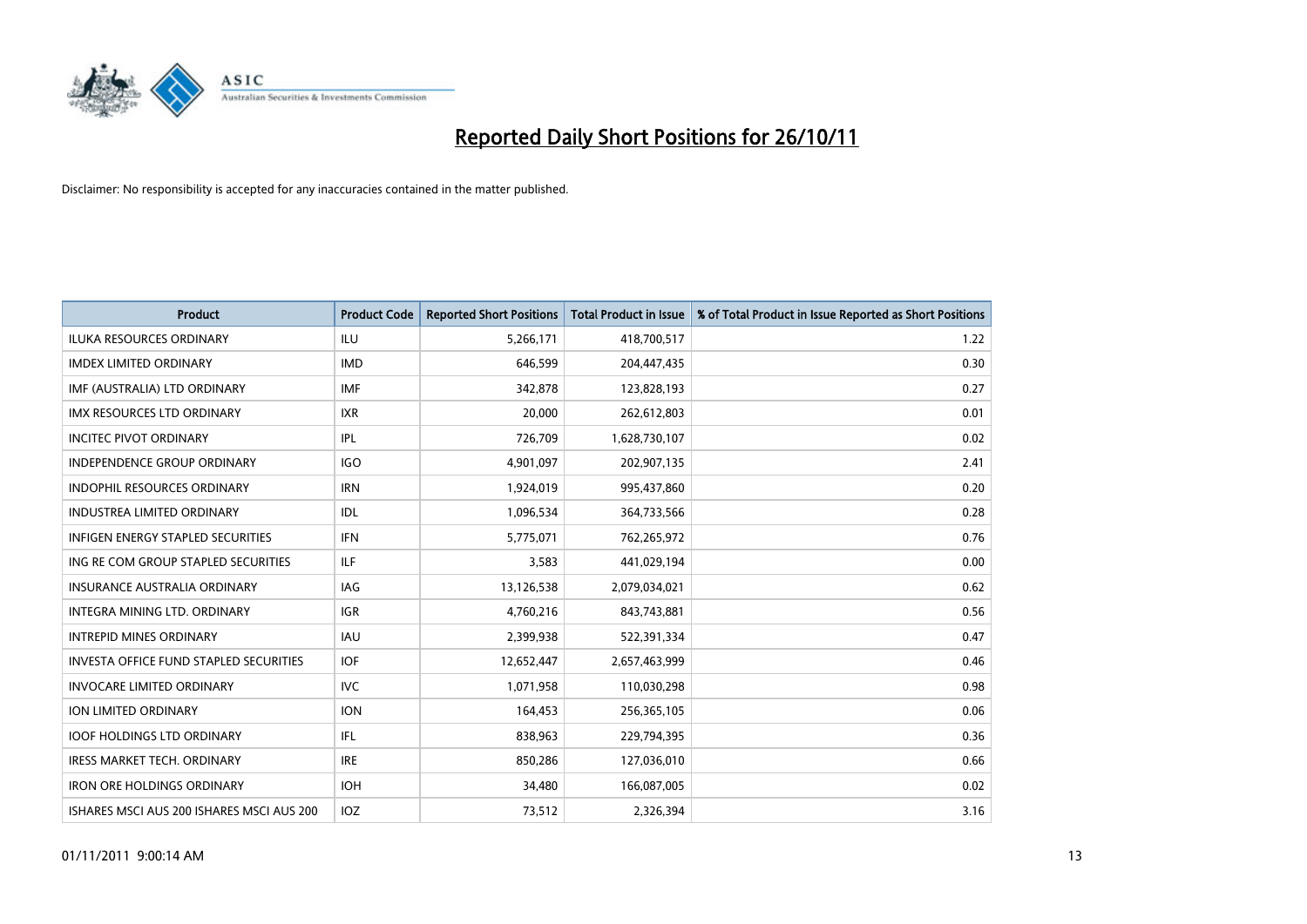

| <b>Product</b>                                  | <b>Product Code</b> | <b>Reported Short Positions</b> | <b>Total Product in Issue</b> | % of Total Product in Issue Reported as Short Positions |
|-------------------------------------------------|---------------------|---------------------------------|-------------------------------|---------------------------------------------------------|
| ISHARES MSCI EM MKTS CDI 1:1                    | <b>IEM</b>          | 25,899                          | 425,700,000                   | 0.01                                                    |
| ISHARES S&P HIGH DIV ISHARES S&P HIGH DIV       | <b>IHD</b>          | 99,426                          | 2,201,253                     | 4.52                                                    |
| ISHARES SMALL ORDS ISHARES SMALL ORDS           | <b>ISO</b>          | 765,136                         | 5,401,916                     | 14.16                                                   |
| <b>IVANHOE AUSTRALIA ORDINARY</b>               | <b>IVA</b>          | 116,017                         | 484,165,340                   | 0.02                                                    |
| <b>IAMES HARDIE INDUST CHESS DEPOSITARY INT</b> | <b>IHX</b>          | 25,405,938                      | 435,640,582                   | 5.82                                                    |
| <b>JAMESON RESOURCES ORDINARY</b>               | <b>JAL</b>          | 1,600,000                       | 95,828,865                    | 1.67                                                    |
| <b>JB HI-FI LIMITED ORDINARY</b>                | <b>IBH</b>          | 20,146,343                      | 98,830,643                    | 20.38                                                   |
| <b>KAGARA LTD ORDINARY</b>                      | <b>KZL</b>          | 12,183,649                      | 718,068,836                   | 1.67                                                    |
| KAROON GAS AUSTRALIA ORDINARY                   | <b>KAR</b>          | 4,093,704                       | 221,420,769                   | 1.81                                                    |
| KATHMANDU HOLD LTD ORDINARY                     | <b>KMD</b>          | 2,050,609                       | 200,000,000                   | 1.02                                                    |
| <b>KEYBRIDGE CAPITAL ORDINARY</b>               | <b>KBC</b>          | 5,999                           | 172,070,564                   | 0.00                                                    |
| KIMBERLEY METALS LTD ORDINARY                   | <b>KBL</b>          | 1,820                           | 164,752,978                   | 0.00                                                    |
| KINGSGATE CONSOLID. ORDINARY                    | <b>KCN</b>          | 1,923,741                       | 139,039,834                   | 1.39                                                    |
| KINGSROSE MINING LTD ORDINARY                   | <b>KRM</b>          | 1,031,851                       | 267,323,726                   | 0.38                                                    |
| LEIGHTON HOLDINGS ORDINARY                      | LEI                 | 9,733,302                       | 336,515,596                   | 2.88                                                    |
| LEND LEASE GROUP UNIT/ORD STAPLED               | LLC                 | 2,757,829                       | 571,804,090                   | 0.48                                                    |
| LINC ENERGY LTD ORDINARY                        | <b>LNC</b>          | 6,464,774                       | 503,418,900                   | 1.28                                                    |
| LIQUEFIED NATURAL ORDINARY                      | <b>LNG</b>          | 370,140                         | 267,699,015                   | 0.14                                                    |
| LYNAS CORPORATION ORDINARY                      | <b>LYC</b>          | 90,034,549                      | 1,713,846,913                 | 5.25                                                    |
| M2 TELECOMMUNICATION ORDINARY                   | <b>MTU</b>          | 279.235                         | 123,810,285                   | 0.21                                                    |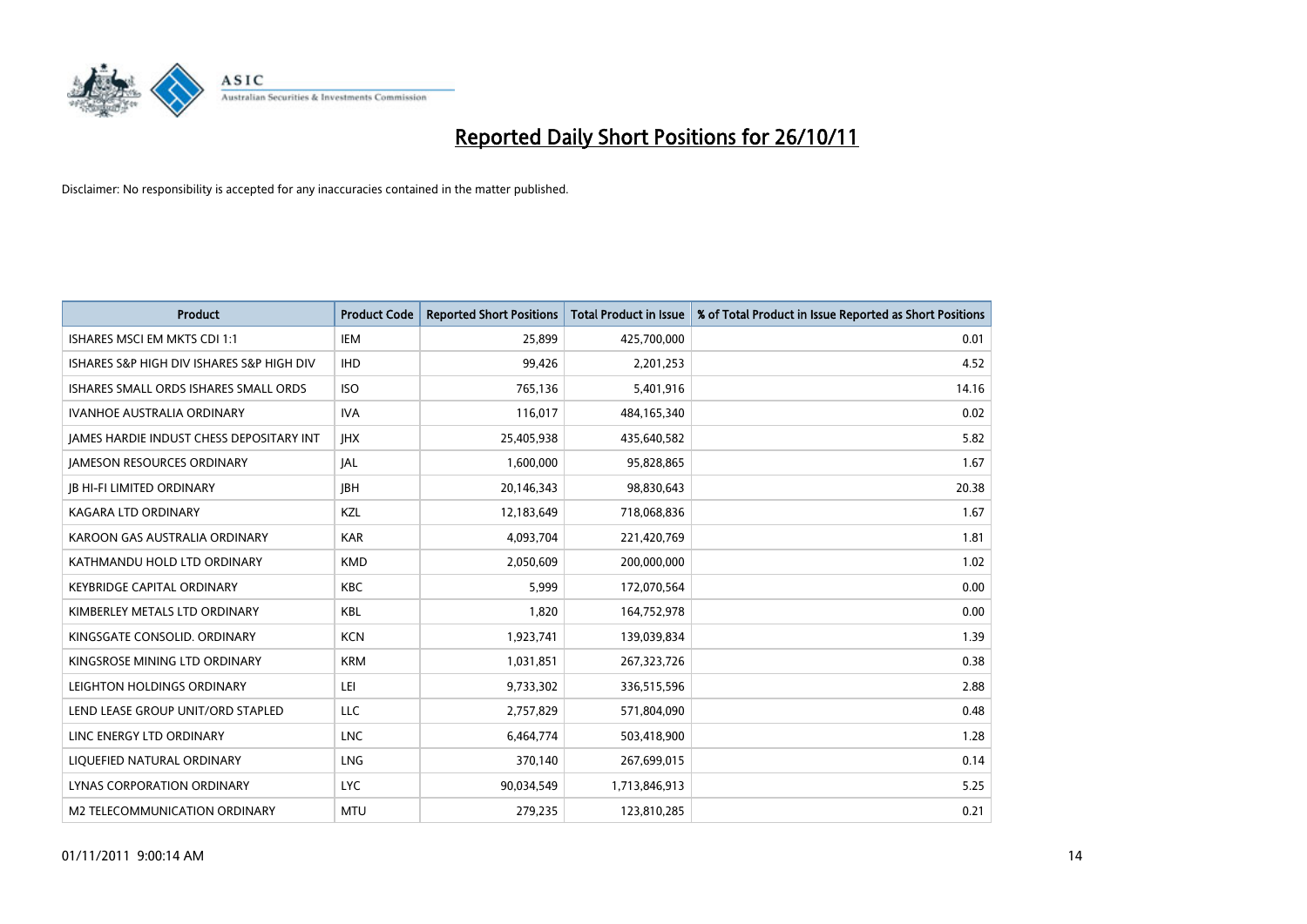

| <b>Product</b>                        | <b>Product Code</b> | <b>Reported Short Positions</b> | <b>Total Product in Issue</b> | % of Total Product in Issue Reported as Short Positions |
|---------------------------------------|---------------------|---------------------------------|-------------------------------|---------------------------------------------------------|
| <b>MACARTHUR COAL ORDINARY</b>        | <b>MCC</b>          | 503,252                         | 302,092,343                   | 0.15                                                    |
| MACMAHON HOLDINGS ORDINARY            | <b>MAH</b>          | 4,169,999                       | 738,631,705                   | 0.57                                                    |
| MACO ATLAS ROADS GRP ORDINARY STAPLED | <b>MOA</b>          | 14,070,446                      | 464,279,594                   | 3.04                                                    |
| MACQUARIE GROUP LTD ORDINARY          | MQG                 | 5,125,173                       | 348,285,032                   | 1.44                                                    |
| MAP GROUP STAPLED US PROHIBIT.        | <b>MAP</b>          | 7,803,753                       | 1,861,210,782                 | 0.39                                                    |
| <b>MATRIX C &amp; E LTD ORDINARY</b>  | <b>MCE</b>          | 435,771                         | 77,081,507                    | 0.55                                                    |
| MCMILLAN SHAKESPEARE ORDINARY         | <b>MMS</b>          | 27.895                          | 68,317,790                    | 0.03                                                    |
| MCPHERSON'S LTD ORDINARY              | <b>MCP</b>          | 14,050                          | 72,401,758                    | 0.02                                                    |
| MEDUSA MINING LTD ORDINARY            | <b>MML</b>          | 836,017                         | 188,827,911                   | 0.45                                                    |
| MELBOURNE IT LIMITED ORDINARY         | <b>MLB</b>          | 137,045                         | 81,352,178                    | 0.17                                                    |
| MEO AUSTRALIA LTD ORDINARY            | <b>MEO</b>          | 332,510                         | 539,913,260                   | 0.06                                                    |
| <b>MERMAID MARINE ORDINARY</b>        | <b>MRM</b>          | 1,096,006                       | 217,718,357                   | 0.49                                                    |
| MESOBLAST LIMITED ORDINARY            | <b>MSB</b>          | 6,011,469                       | 280,425,258                   | 2.14                                                    |
| METALS X LIMITED ORDINARY             | <b>MLX</b>          | 326,940                         | 1,340,453,375                 | 0.03                                                    |
| METCASH LIMITED ORDINARY              | <b>MTS</b>          | 31,484,036                      | 771,343,008                   | 4.08                                                    |
| METGASCO LIMITED ORDINARY             | <b>MEL</b>          | 235,435                         | 337,396,221                   | 0.07                                                    |
| METMINCO LIMITED ORDINARY             | <b>MNC</b>          | 739,040                         | 1,462,616,146                 | 0.05                                                    |
| MHM METALS LIMITED ORDINARY           | <b>MHM</b>          | 215,660                         | 102,334,203                   | 0.21                                                    |
| MICLYN EXP OFFSHR ORDINARY            | <b>MIO</b>          | 19,801                          | 274,618,684                   | 0.01                                                    |
| MINARA RESOURCES ORDINARY             | <b>MRE</b>          | 161.808                         | 1,169,424,487                 | 0.02                                                    |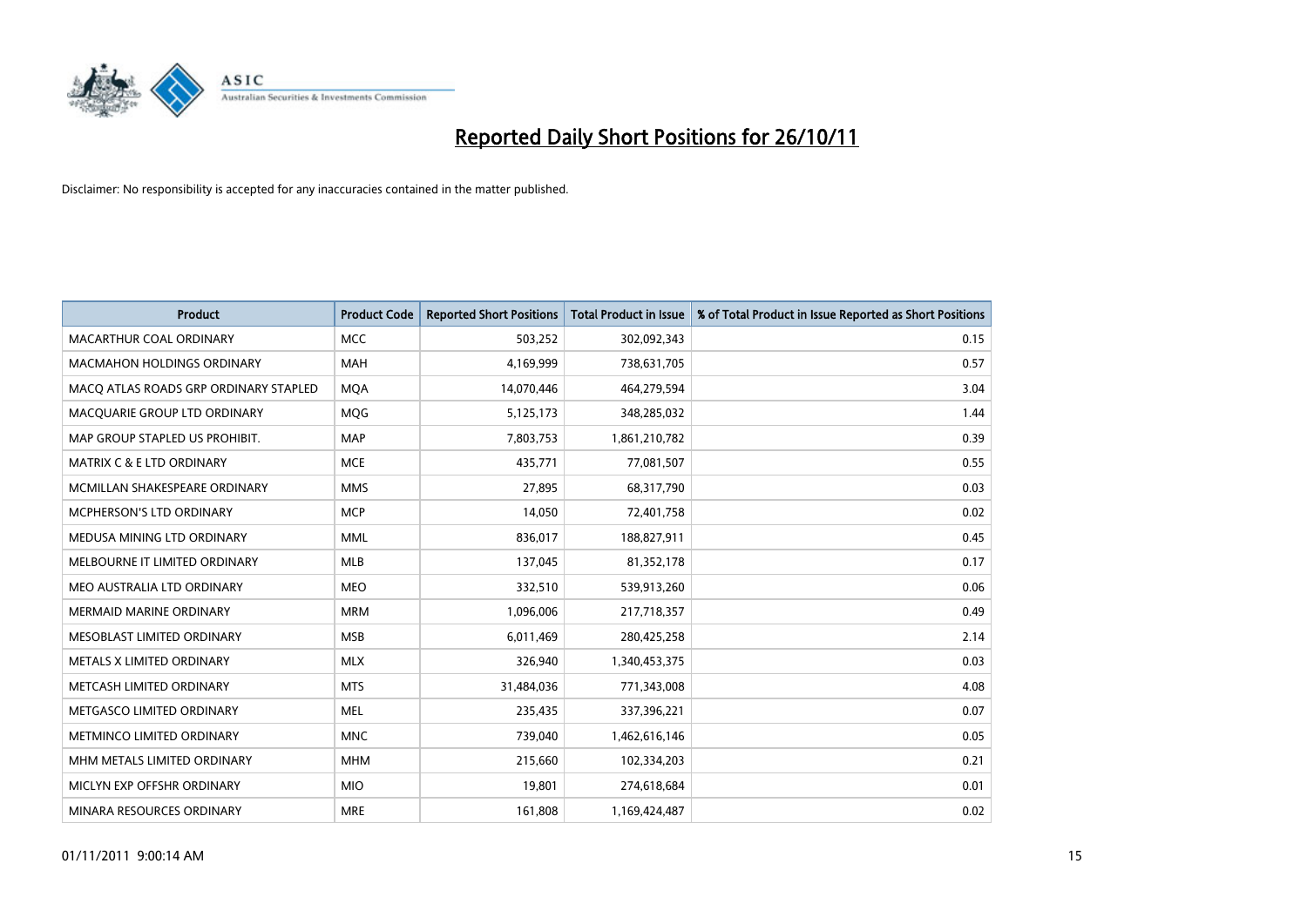

| <b>Product</b>                    | <b>Product Code</b> | <b>Reported Short Positions</b> | <b>Total Product in Issue</b> | % of Total Product in Issue Reported as Short Positions |
|-----------------------------------|---------------------|---------------------------------|-------------------------------|---------------------------------------------------------|
| MINCOR RESOURCES NL ORDINARY      | <b>MCR</b>          | 1,221,842                       | 196,180,804                   | 0.63                                                    |
| MINEMAKERS LIMITED ORDINARY       | <b>MAK</b>          | 44,227                          | 227,003,950                   | 0.02                                                    |
| MINERAL DEPOSITS ORDINARY         | <b>MDL</b>          | 479,578                         | 83,538,786                    | 0.56                                                    |
| MINERAL RESOURCES. ORDINARY       | <b>MIN</b>          | 721,069                         | 184,301,989                   | 0.38                                                    |
| MIRABELA NICKEL LTD ORDINARY      | <b>MBN</b>          | 16,588,650                      | 491,781,237                   | 3.36                                                    |
| MIRVAC GROUP STAPLED SECURITIES   | <b>MGR</b>          | 33,223,891                      | 3,416,924,188                 | 0.96                                                    |
| <b>MOLOPO ENERGY LTD ORDINARY</b> | <b>MPO</b>          | 1,793,077                       | 245,579,810                   | 0.72                                                    |
| MONADELPHOUS GROUP ORDINARY       | <b>MND</b>          | 2,284,987                       | 88,674,327                    | 2.58                                                    |
| MORTGAGE CHOICE LTD ORDINARY      | <b>MOC</b>          | 459.057                         | 119,948,255                   | 0.38                                                    |
| <b>MOUNT GIBSON IRON ORDINARY</b> | <b>MGX</b>          | 15,297,291                      | 1,082,570,693                 | 1.40                                                    |
| MULTIPLEX SITES SITES             | <b>MXUPA</b>        | 22                              | 4,500,000                     | 0.00                                                    |
| MURCHISON METALS LTD ORDINARY     | <b>MMX</b>          | 21,149,828                      | 442,437,524                   | 4.78                                                    |
| MYER HOLDINGS LTD ORDINARY        | <b>MYR</b>          | 56,213,980                      | 583,384,551                   | 9.62                                                    |
| <b>MYSTATE LIMITED ORDINARY</b>   | <b>MYS</b>          | 1,400                           | 67,463,454                    | 0.00                                                    |
| NATIONAL AUST, BANK ORDINARY      | <b>NAB</b>          | 24,590,489                      | 2,201,188,437                 | 1.10                                                    |
| NATURAL FUEL LIMITED ORDINARY     | <b>NFL</b>          |                                 | 1,121,912                     | 0.00                                                    |
| NAVITAS LIMITED ORDINARY          | <b>NVT</b>          | 2,739,131                       | 375,318,628                   | 0.71                                                    |
| NEON ENERGY LIMITED ORDINARY      | <b>NEN</b>          | 3,402                           | 432,645,272                   | 0.00                                                    |
| NEPTUNE MARINE ORDINARY           | <b>NMS</b>          | 182,253                         | 1,748,545,632                 | 0.01                                                    |
| NEW HOPE CORPORATION ORDINARY     | <b>NHC</b>          | 737,219                         | 830,230,549                   | 0.08                                                    |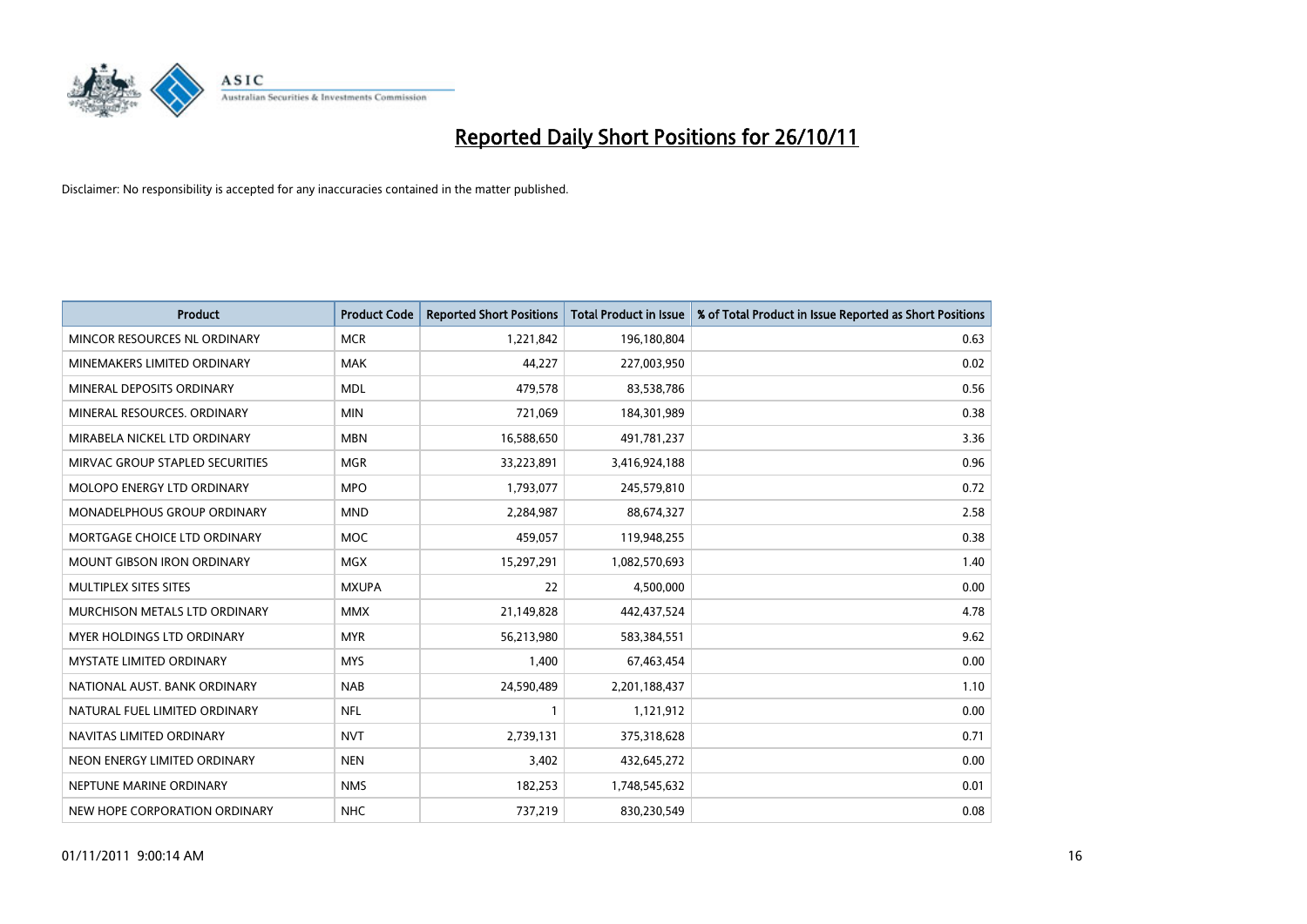

| <b>Product</b>                        | <b>Product Code</b> | <b>Reported Short Positions</b> | <b>Total Product in Issue</b> | % of Total Product in Issue Reported as Short Positions |
|---------------------------------------|---------------------|---------------------------------|-------------------------------|---------------------------------------------------------|
| NEWCREST MINING ORDINARY              | <b>NCM</b>          | 1,847,201                       | 765,000,000                   | 0.22                                                    |
| NEWS CORP A NON-VOTING CDI            | <b>NWSLV</b>        | 4,572,658                       | 1,732,000,322                 | 0.27                                                    |
| NEWS CORP B VOTING CDI                | <b>NWS</b>          | 3,472,546                       | 798,520,953                   | 0.40                                                    |
| NEXBIS LIMITED ORDINARY               | <b>NBS</b>          | 63,733                          | 798,356,704                   | 0.01                                                    |
| NEXUS ENERGY LIMITED ORDINARY         | <b>NXS</b>          | 8,128,114                       | 1,326,697,820                 | 0.61                                                    |
| NIB HOLDINGS LIMITED ORDINARY         | <b>NHF</b>          | 104,911                         | 466,733,110                   | 0.02                                                    |
| NIDO PETROLEUM ORDINARY               | <b>NDO</b>          | 600,295                         | 1,389,163,151                 | 0.04                                                    |
| NOBLE MINERAL RES ORDINARY            | <b>NMG</b>          | 686,063                         | 522,308,820                   | 0.14                                                    |
| NORTHERN IRON LTD ORDINARY            | <b>NFE</b>          | 895,228                         | 336,084,863                   | 0.25                                                    |
| NRW HOLDINGS LIMITED ORDINARY         | <b>NWH</b>          | 501,039                         | 278,888,011                   | 0.17                                                    |
| NUCOAL RESOURCES NL ORDINARY          | <b>NCR</b>          | 121,006                         | 441,129,875                   | 0.03                                                    |
| NUFARM LIMITED ORDINARY               | <b>NUF</b>          | 4,246,327                       | 261,833,005                   | 1.63                                                    |
| OAKTON LIMITED ORDINARY               | <b>OKN</b>          | 652,322                         | 93,800,235                    | 0.69                                                    |
| OCEANAGOLD CORP. CHESS DEPOSITARY INT | <b>OGC</b>          | 847,981                         | 262,609,273                   | 0.31                                                    |
| OCEANIA CAPITAL LTD ORDINARY          | <b>OCP</b>          | 2,500                           | 91,921,295                    | 0.00                                                    |
| OIL SEARCH LTD ORDINARY               | OSH                 | 8,683,167                       | 1,325,155,171                 | 0.62                                                    |
| OM HOLDINGS LIMITED ORDINARY          | OMH                 | 10,120,330                      | 504,105,150                   | 1.99                                                    |
| ONESTEEL LIMITED ORDINARY             | OST                 | 26,577,125                      | 1,342,393,583                 | 1.97                                                    |
| ORICA LIMITED ORDINARY                | ORI                 | 2,864,169                       | 363,966,570                   | 0.77                                                    |
| ORIGIN ENERGY ORDINARY                | <b>ORG</b>          | 4.082.463                       | 1,086,083,447                 | 0.38                                                    |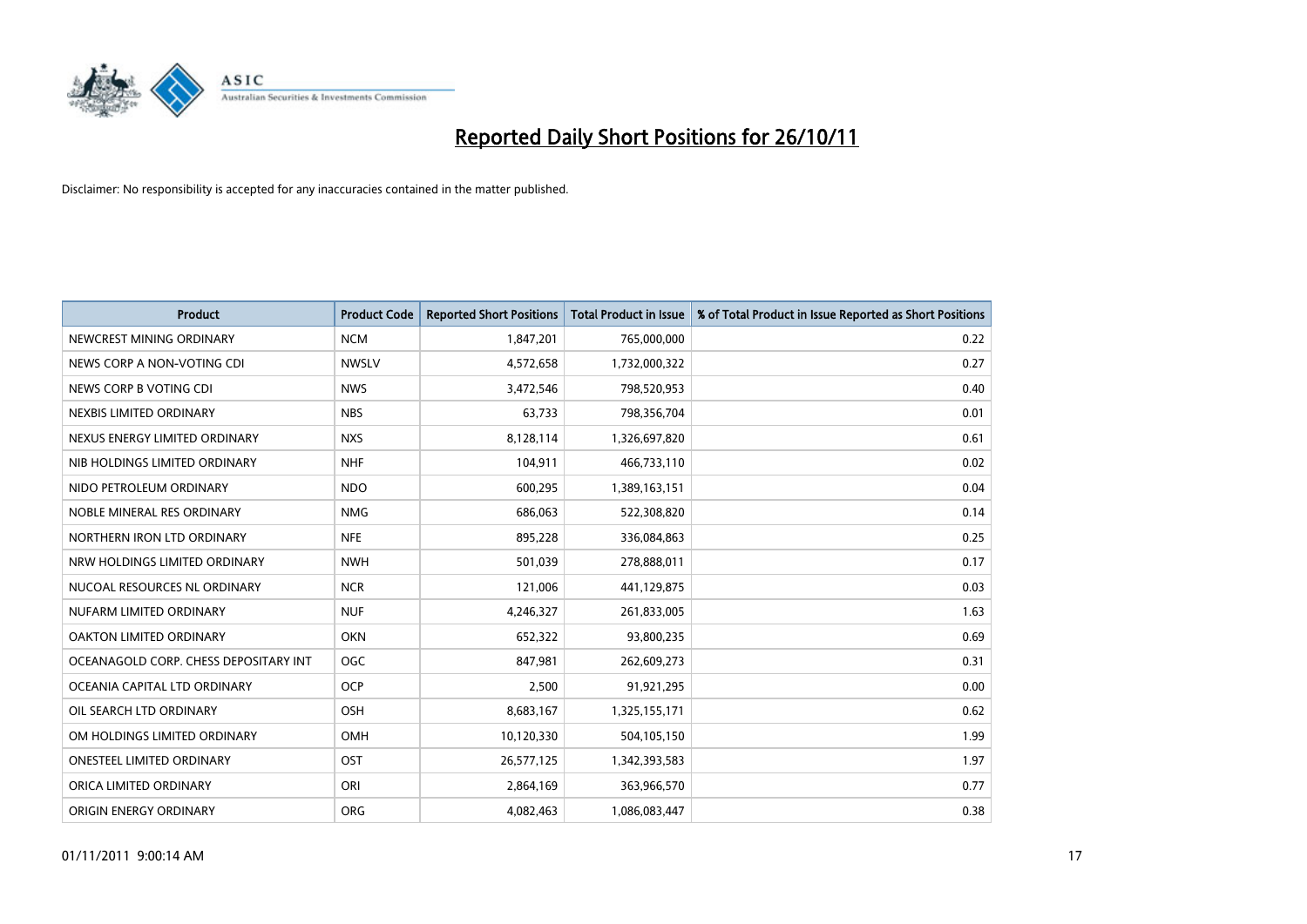

| <b>Product</b>                | <b>Product Code</b> | <b>Reported Short Positions</b> | <b>Total Product in Issue</b> | % of Total Product in Issue Reported as Short Positions |
|-------------------------------|---------------------|---------------------------------|-------------------------------|---------------------------------------------------------|
| OROCOBRE LIMITED ORDINARY     | <b>ORE</b>          | 40,125                          | 103,195,029                   | 0.03                                                    |
| OROTONGROUP LIMITED ORDINARY  | <b>ORL</b>          | 5,935                           | 40,880,902                    | 0.01                                                    |
| OTTO ENERGY LIMITED ORDINARY  | <b>OEL</b>          | 109,204                         | 1,138,290,071                 | 0.01                                                    |
| OZ MINERALS ORDINARY          | OZL                 | 11,487,444                      | 323,877,514                   | 3.51                                                    |
| PACIFIC BRANDS ORDINARY       | <b>PBG</b>          | 7,480,394                       | 931,386,248                   | 0.82                                                    |
| PALADIN ENERGY LTD ORDINARY   | <b>PDN</b>          | 27,912,405                      | 835,391,964                   | 3.33                                                    |
| PANAUST LIMITED ORDINARY      | <b>PNA</b>          | 13,618,178                      | 593,892,185                   | 2.26                                                    |
| PANCONTINENTAL OIL ORDINARY   | PCL                 | 87,000                          | 660,779,809                   | 0.01                                                    |
| PANORAMIC RESOURCES ORDINARY  | PAN                 | 1,129,836                       | 207,050,710                   | 0.55                                                    |
| PAPERLINX LIMITED ORDINARY    | <b>PPX</b>          | 3,757,520                       | 609,280,761                   | 0.62                                                    |
| PAPILLON RES LTD ORDINARY     | <b>PIR</b>          | 422,740                         | 208,259,519                   | 0.20                                                    |
| PATTIES FOODS LTD ORDINARY    | PFL                 |                                 | 138,989,223                   | 0.00                                                    |
| PEAK RESOURCES ORDINARY       | <b>PEK</b>          | 20,073                          | 155,979,643                   | 0.01                                                    |
| PEET LIMITED ORDINARY         | <b>PPC</b>          | 74,400                          | 320,170,604                   | 0.02                                                    |
| PENINSULA ENERGY LTD ORDINARY | <b>PEN</b>          | 1,493,377                       | 2,135,490,443                 | 0.07                                                    |
| PERILYA LIMITED ORDINARY      | PEM                 | 255,396                         | 526,075,563                   | 0.05                                                    |
| PERPETUAL LIMITED ORDINARY    | PPT                 | 2,975,600                       | 41,342,420                    | 7.19                                                    |
| PERSEUS MINING LTD ORDINARY   | PRU                 | 2,195,712                       | 426,717,088                   | 0.52                                                    |
| PETSEC ENERGY ORDINARY        | <b>PSA</b>          | 223,332                         | 231,283,622                   | 0.10                                                    |
| PHARMAXIS LTD ORDINARY        | <b>PXS</b>          | 1,931,905                       | 229,116,309                   | 0.84                                                    |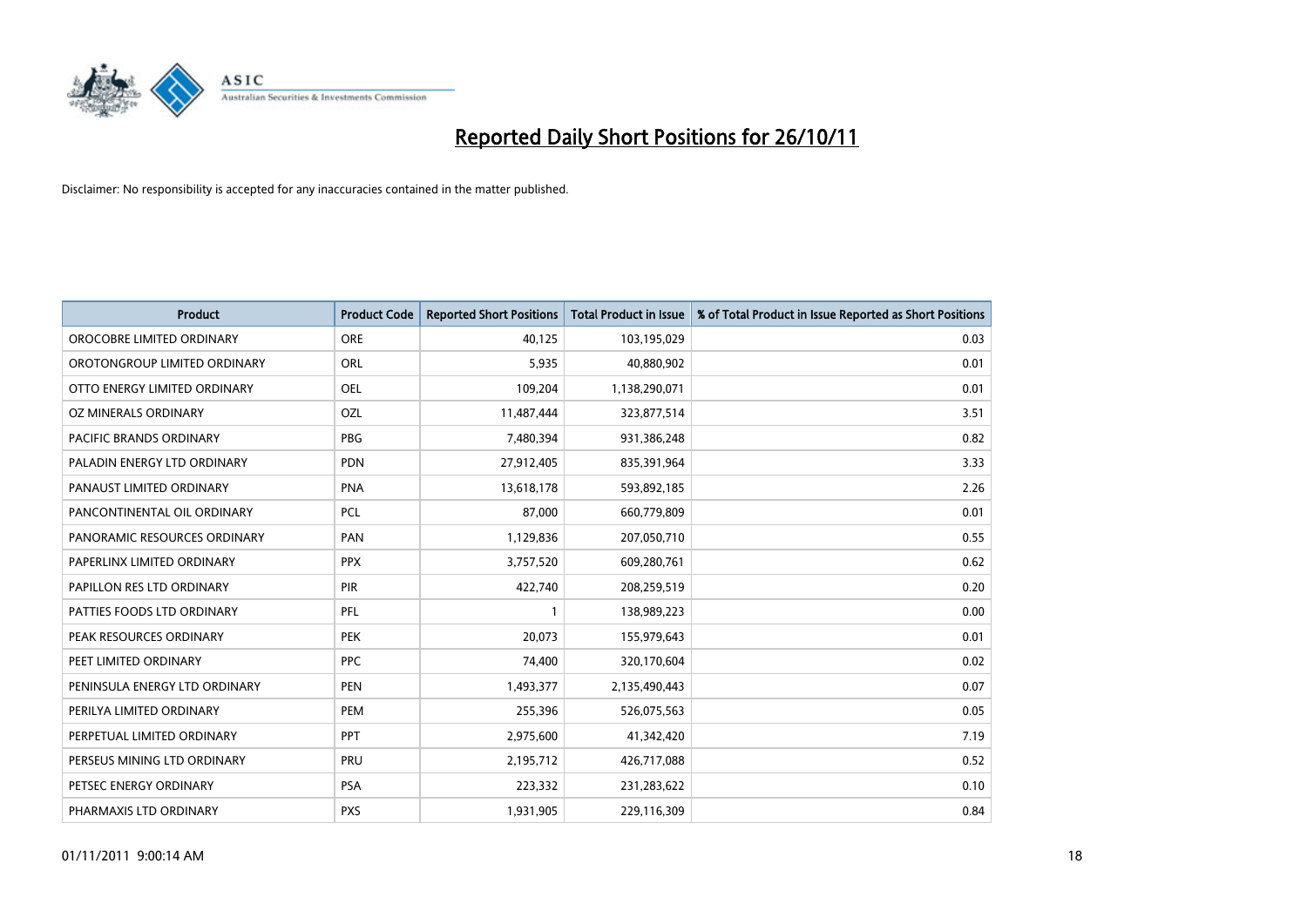

| <b>Product</b>                      | <b>Product Code</b> | <b>Reported Short Positions</b> | <b>Total Product in Issue</b> | % of Total Product in Issue Reported as Short Positions |
|-------------------------------------|---------------------|---------------------------------|-------------------------------|---------------------------------------------------------|
| PHOSPHAGENICS LTD. ORDINARY         | POH                 | 1,700,000                       | 823,593,731                   | 0.21                                                    |
| PHOTON GROUP LTD ORDINARY           | PGA                 | 250,510                         | 1,540,886,866                 | 0.02                                                    |
| PLATINUM ASSET ORDINARY             | <b>PTM</b>          | 6,500,399                       | 561,347,878                   | 1.15                                                    |
| PLATINUM AUSTRALIA ORDINARY         | <b>PLA</b>          | 4,081,282                       | 417,130,039                   | 0.98                                                    |
| PLATINUM CAPITAL LTD ORDINARY       | <b>PMC</b>          |                                 | 165,756,878                   | 0.00                                                    |
| PMP LIMITED ORDINARY                | <b>PMP</b>          | 1,964                           | 329,842,473                   | 0.00                                                    |
| PORT BOUVARD LIMITED ORDINARY       | PBD                 | 6.754                           | 593,868,295                   | 0.00                                                    |
| PREMIER INVESTMENTS ORDINARY        | <b>PMV</b>          | 126,606                         | 155,062,831                   | 0.08                                                    |
| PRIMA BIOMED LTD ORDINARY           | <b>PRR</b>          | 3,301,678                       | 1,010,350,017                 | 0.33                                                    |
| PRIMARY HEALTH CARE ORDINARY        | <b>PRY</b>          | 10,115,700                      | 500,336,679                   | 2.01                                                    |
| PRIME MEDIA GRP LTD ORDINARY        | <b>PRT</b>          | 989                             | 366,330,303                   | 0.00                                                    |
| PRIMEAG AUSTRALIA ORDINARY          | PAG                 | 8.741                           | 266,394,444                   | 0.00                                                    |
| PROGEN PHARMACEUTIC ORDINARY        | PGL                 | 151,596                         | 24,709,097                    | 0.61                                                    |
| PROGRAMMED ORDINARY                 | <b>PRG</b>          | 531,086                         | 118,169,908                   | 0.44                                                    |
| <b>PSIVIDA CORP CDI 1:1</b>         | <b>PVA</b>          | 6,878                           | 8,737,186                     | 0.08                                                    |
| <b>QANTAS AIRWAYS ORDINARY</b>      | QAN                 | 32,555,736                      | 2,265,123,620                 | 1.43                                                    |
| <b>OBE INSURANCE GROUP ORDINARY</b> | <b>OBE</b>          | 27,253,923                      | 1,115,545,692                 | 2.41                                                    |
| OR NATIONAL LIMITED ORDINARY        | <b>ORN</b>          | 19,186,248                      | 2,440,000,000                 | 0.77                                                    |
| <b>OUBE LOGISTICS HLDG ORDINARY</b> | <b>OUB</b>          | 196,202                         | 801,927,594                   | 0.02                                                    |
| RAMELIUS RESOURCES ORDINARY         | <b>RMS</b>          | 156.427                         | 291,773,665                   | 0.04                                                    |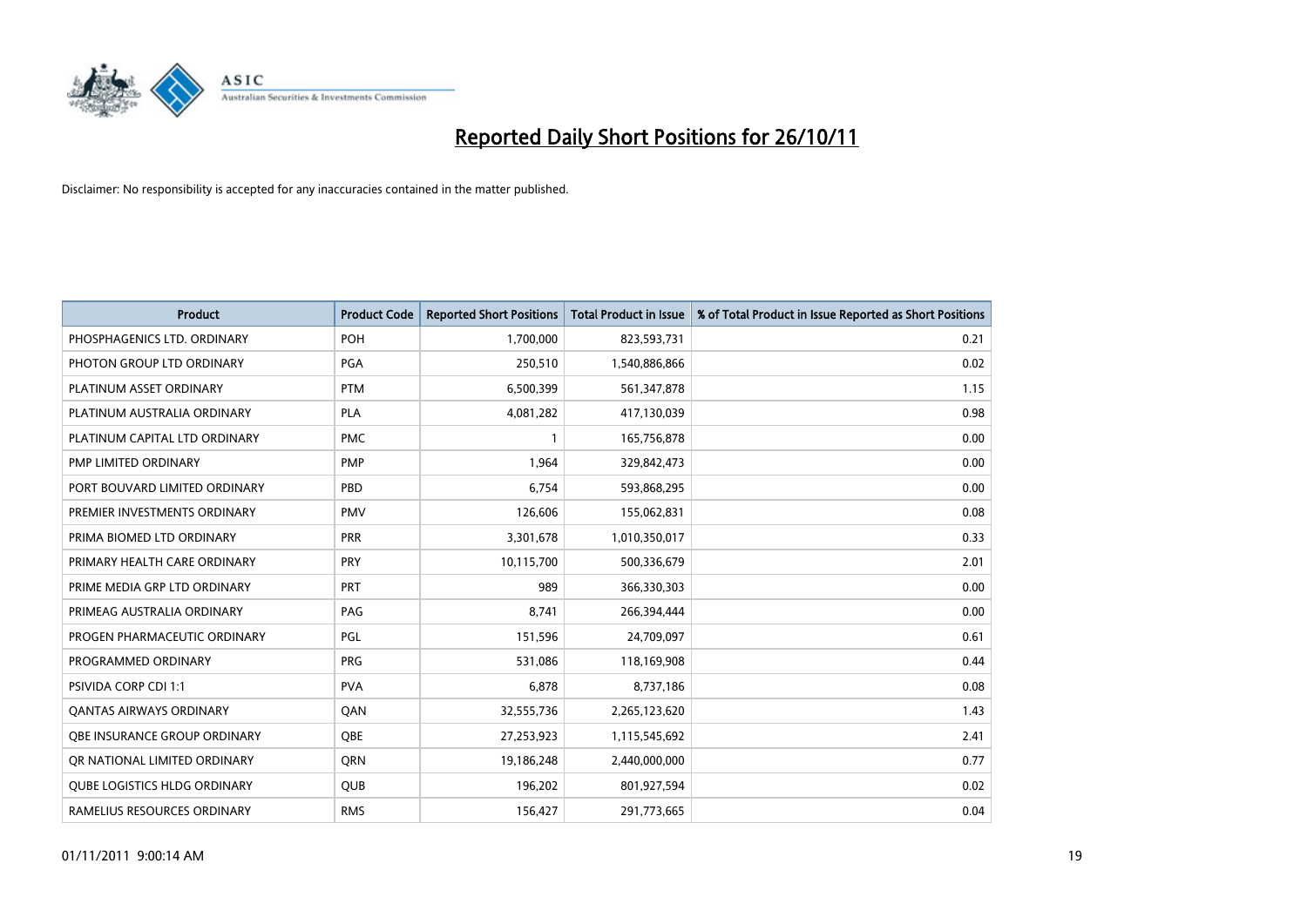

| <b>Product</b>                  | <b>Product Code</b> | <b>Reported Short Positions</b> | <b>Total Product in Issue</b> | % of Total Product in Issue Reported as Short Positions |
|---------------------------------|---------------------|---------------------------------|-------------------------------|---------------------------------------------------------|
| RAMSAY HEALTH CARE ORDINARY     | <b>RHC</b>          | 978,833                         | 202,081,252                   | 0.48                                                    |
| <b>RCR TOMLINSON ORDINARY</b>   | <b>RCR</b>          | 70,209                          | 133,010,172                   | 0.05                                                    |
| <b>REA GROUP ORDINARY</b>       | <b>REA</b>          | 409,687                         | 131,714,699                   | 0.31                                                    |
| RECKON LIMITED ORDINARY         | <b>RKN</b>          | 845,749                         | 133,354,672                   | 0.63                                                    |
| <b>RED FORK ENERGY ORDINARY</b> | <b>RFE</b>          | 7,696                           | 269,769,853                   | 0.00                                                    |
| REDBANK ENERGY LTD ORDINARY     | AEJ                 | 19                              | 786,287                       | 0.00                                                    |
| REED RESOURCES LTD ORDINARY     | <b>RDR</b>          | 303,913                         | 264,742,501                   | 0.11                                                    |
| REGIS RESOURCES ORDINARY        | <b>RRL</b>          | 950,959                         | 434,057,441                   | 0.22                                                    |
| RESMED INC CDI 10:1             | <b>RMD</b>          | 6,426,906                       | 1,556,242,300                 | 0.40                                                    |
| <b>RESOLUTE MINING ORDINARY</b> | <b>RSG</b>          | 5,848,190                       | 469,206,696                   | 1.23                                                    |
| RESOURCE GENERATION ORDINARY    | <b>RES</b>          | 341,811                         | 262,895,652                   | 0.13                                                    |
| RETAIL FOOD GROUP ORDINARY      | <b>RFG</b>          | 18,960                          | 108,229,282                   | 0.02                                                    |
| REVERSE CORP LIMITED ORDINARY   | <b>REF</b>          | 25,141                          | 92,382,175                    | 0.03                                                    |
| REX MINERALS LIMITED ORDINARY   | <b>RXM</b>          | 1,536,306                       | 153,635,519                   | 0.98                                                    |
| <b>RHG LIMITED ORDINARY</b>     | <b>RHG</b>          | 31,776                          | 308,483,177                   | 0.01                                                    |
| RIALTO ENERGY ORDINARY          | <b>RIA</b>          | 137,072                         | 375,006,264                   | 0.04                                                    |
| RIDLEY CORPORATION ORDINARY     | <b>RIC</b>          | 8,015                           | 307,817,071                   | 0.00                                                    |
| RIO TINTO LIMITED ORDINARY      | <b>RIO</b>          | 26,212,764                      | 435,758,720                   | 5.99                                                    |
| RIVERCITY MOTORWAY STAPLED      | <b>RCY</b>          | 132,000                         | 957,010,115                   | 0.01                                                    |
| ROC OIL COMPANY ORDINARY        | <b>ROC</b>          | 2,962,286                       | 685,797,763                   | 0.43                                                    |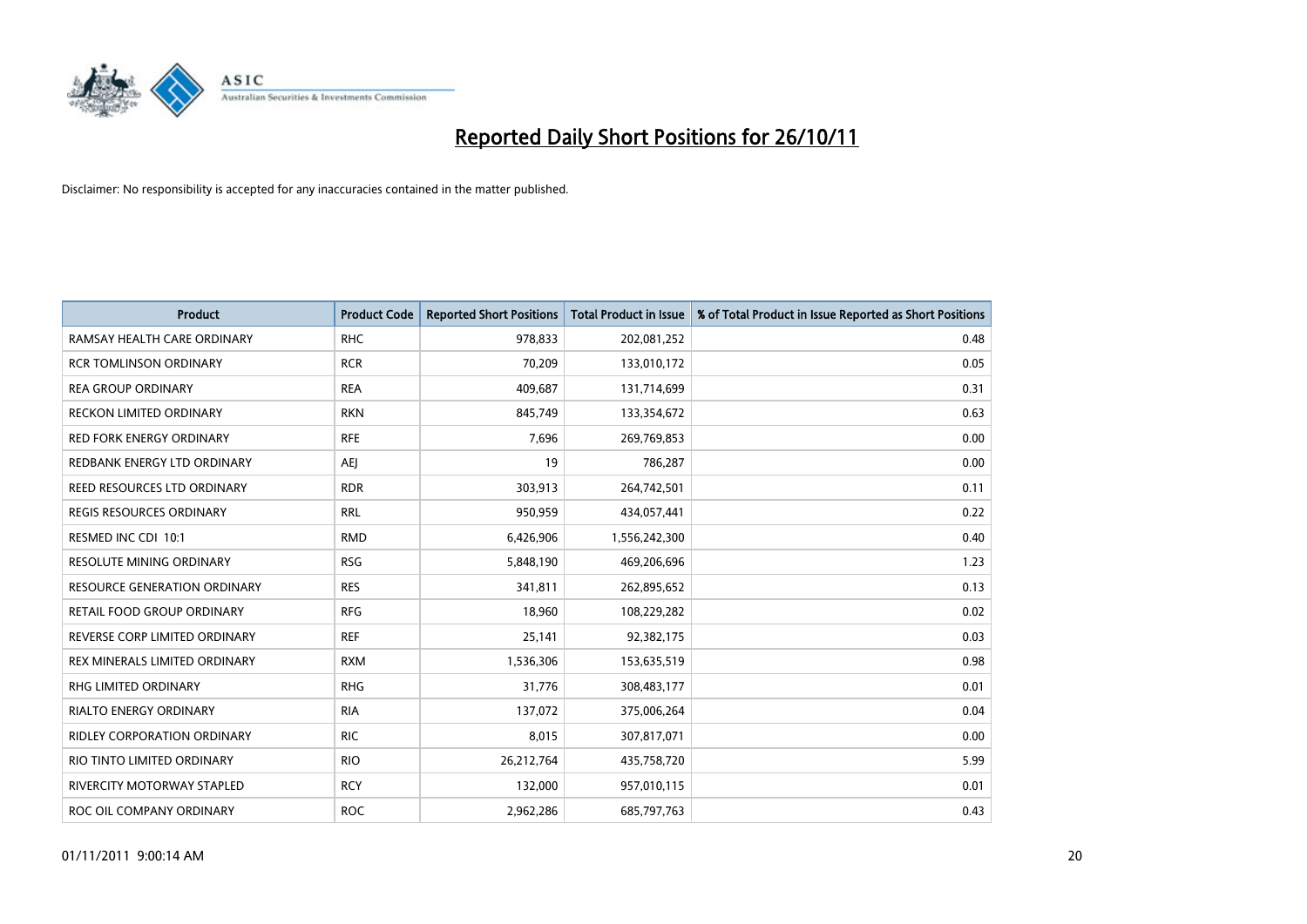

| <b>Product</b>                | <b>Product Code</b> | <b>Reported Short Positions</b> | <b>Total Product in Issue</b> | % of Total Product in Issue Reported as Short Positions |
|-------------------------------|---------------------|---------------------------------|-------------------------------|---------------------------------------------------------|
| ROYAL WOLF HOLDINGS ORDINARY  | <b>RWH</b>          | 60.000                          | 100,387,052                   | 0.06                                                    |
| SAI GLOBAL LIMITED ORDINARY   | SAI                 | 1,763,272                       | 202,176,688                   | 0.87                                                    |
| SALMAT LIMITED ORDINARY       | <b>SLM</b>          | 231,505                         | 159,802,174                   | 0.14                                                    |
| SAMSON OIL & GAS LTD ORDINARY | SSN                 | 210,352                         | 1,750,169,370                 | 0.00                                                    |
| SANDFIRE RESOURCES ORDINARY   | <b>SFR</b>          | 2,495,736                       | 150,879,969                   | 1.65                                                    |
| <b>SANTOS LTD ORDINARY</b>    | <b>STO</b>          | 21,816,484                      | 889,615,999                   | 2.44                                                    |
| SARACEN MINERAL ORDINARY      | <b>SAR</b>          | 312,110                         | 566,151,415                   | 0.05                                                    |
| SEDGMAN LIMITED ORDINARY      | <b>SDM</b>          | 320,594                         | 211,993,676                   | 0.15                                                    |
| SEEK LIMITED ORDINARY         | <b>SEK</b>          | 17,195,618                      | 337,079,207                   | 5.10                                                    |
| SELECT HARVESTS ORDINARY      | <b>SHV</b>          | 423,444                         | 56,392,664                    | 0.75                                                    |
| SENETAS CORPORATION ORDINARY  | <b>SEN</b>          | 756,999                         | 463,105,195                   | 0.16                                                    |
| SENEX ENERGY LIMITED ORDINARY | <b>SXY</b>          | 400,000                         | 915,409,081                   | 0.04                                                    |
| SERVCORP LIMITED ORDINARY     | SRV                 | 26,183                          | 98,440,807                    | 0.03                                                    |
| SERVICE STREAM ORDINARY       | SSM                 | 344,663                         | 283,418,867                   | 0.12                                                    |
| SEVEN GROUP HOLDINGS ORDINARY | <b>SVW</b>          | 615,351                         | 306,410,281                   | 0.20                                                    |
| SEVEN WEST MEDIA LTD ORDINARY | <b>SWM</b>          | 2,891,783                       | 645,719,542                   | 0.46                                                    |
| SIGMA PHARMACEUTICAL ORDINARY | <b>SIP</b>          | 10,884,420                      | 1,178,626,572                 | 0.93                                                    |
| SILEX SYSTEMS ORDINARY        | <b>SLX</b>          | 603,205                         | 170,133,997                   | 0.35                                                    |
| SILVER LAKE RESOURCE ORDINARY | <b>SLR</b>          | 189,298                         | 185,302,830                   | 0.10                                                    |
| SIMS METAL MGMT LTD ORDINARY  | <b>SGM</b>          | 3,234,567                       | 207,811,428                   | 1.55                                                    |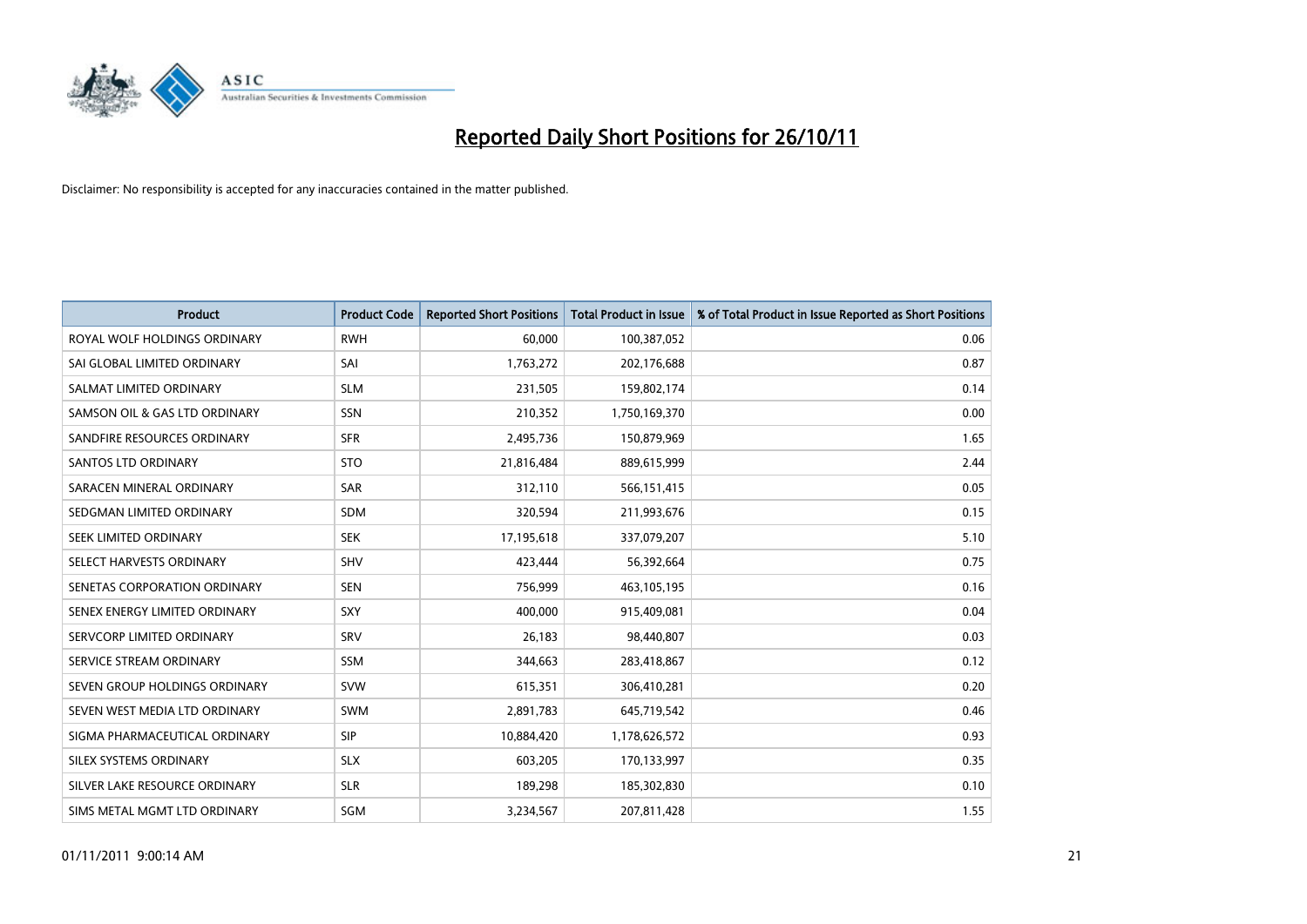

| <b>Product</b>                           | <b>Product Code</b> | <b>Reported Short Positions</b> | <b>Total Product in Issue</b> | % of Total Product in Issue Reported as Short Positions |
|------------------------------------------|---------------------|---------------------------------|-------------------------------|---------------------------------------------------------|
| SINGAPORE TELECOMM. CHESS DEPOSITARY INT | SGT                 | 6,667,596                       | 181,963,571                   | 3.65                                                    |
| SIRIUS RESOURCES NL ORDINARY             | <b>SIR</b>          | 82,500                          | 137,134,586                   | 0.06                                                    |
| SKILLED GROUP LTD ORDINARY               | <b>SKE</b>          | 60,502                          | 233, 243, 776                 | 0.02                                                    |
| SKY CITY ENTERTAIN. ORDINARY             | <b>SKC</b>          | 593,124                         | 576,958,340                   | 0.10                                                    |
| <b>SKY NETWORK ORDINARY</b>              | <b>SKT</b>          | 10,000                          | 389,139,785                   | 0.00                                                    |
| SMS MANAGEMENT, ORDINARY                 | <b>SMX</b>          | 127,296                         | 68,290,180                    | 0.19                                                    |
| SONIC HEALTHCARE ORDINARY                | <b>SHL</b>          | 5,564,701                       | 389,969,875                   | 1.43                                                    |
| SOUTH BOULDER MINES ORDINARY             | <b>STB</b>          | 78,074                          | 87,115,688                    | 0.09                                                    |
| SP AUSNET STAPLED SECURITIES             | SPN                 | 4,502,943                       | 2,850,932,204                 | 0.15                                                    |
| SPARK INFRASTRUCTURE STAPLED NOTE & UNIT | SKI                 | 16,364,953                      | 1,326,734,264                 | 1.23                                                    |
| SPDR 200 FUND ETF UNITS                  | <b>STW</b>          | 8                               | 52,578,556                    | 0.00                                                    |
| SPECIALTY FASHION ORDINARY               | <b>SFH</b>          | 619,900                         | 192,086,121                   | 0.33                                                    |
| SPOTLESS GROUP LTD ORDINARY              | <b>SPT</b>          | 1,365,536                       | 265,454,407                   | 0.51                                                    |
| ST BARBARA LIMITED ORDINARY              | <b>SBM</b>          | 8,579,493                       | 325,615,389                   | 2.64                                                    |
| STAGING CONNECTIONS ORDINARY             | <b>STG</b>          | 2,917,189                       | 78,317,726                    | 3.72                                                    |
| STANMORE COAL LTD ORDINARY               | <b>SMR</b>          | 110,047                         | 89,791,402                    | 0.12                                                    |
| STARPHARMA HOLDINGS ORDINARY             | SPL                 | 1,375,319                       | 248,026,578                   | 0.55                                                    |
| STH AMERICAN COR LTD ORDINARY            | SAY                 | 9,200                           | 257,785,604                   | 0.00                                                    |
| STH CRS ELECT ENGNR ORDINARY             | <b>SXE</b>          | 2,910                           | 160,736,826                   | 0.00                                                    |
| STHN CROSS MEDIA ORDINARY                | <b>SXL</b>          | 3,580,276                       | 705,766,444                   | 0.51                                                    |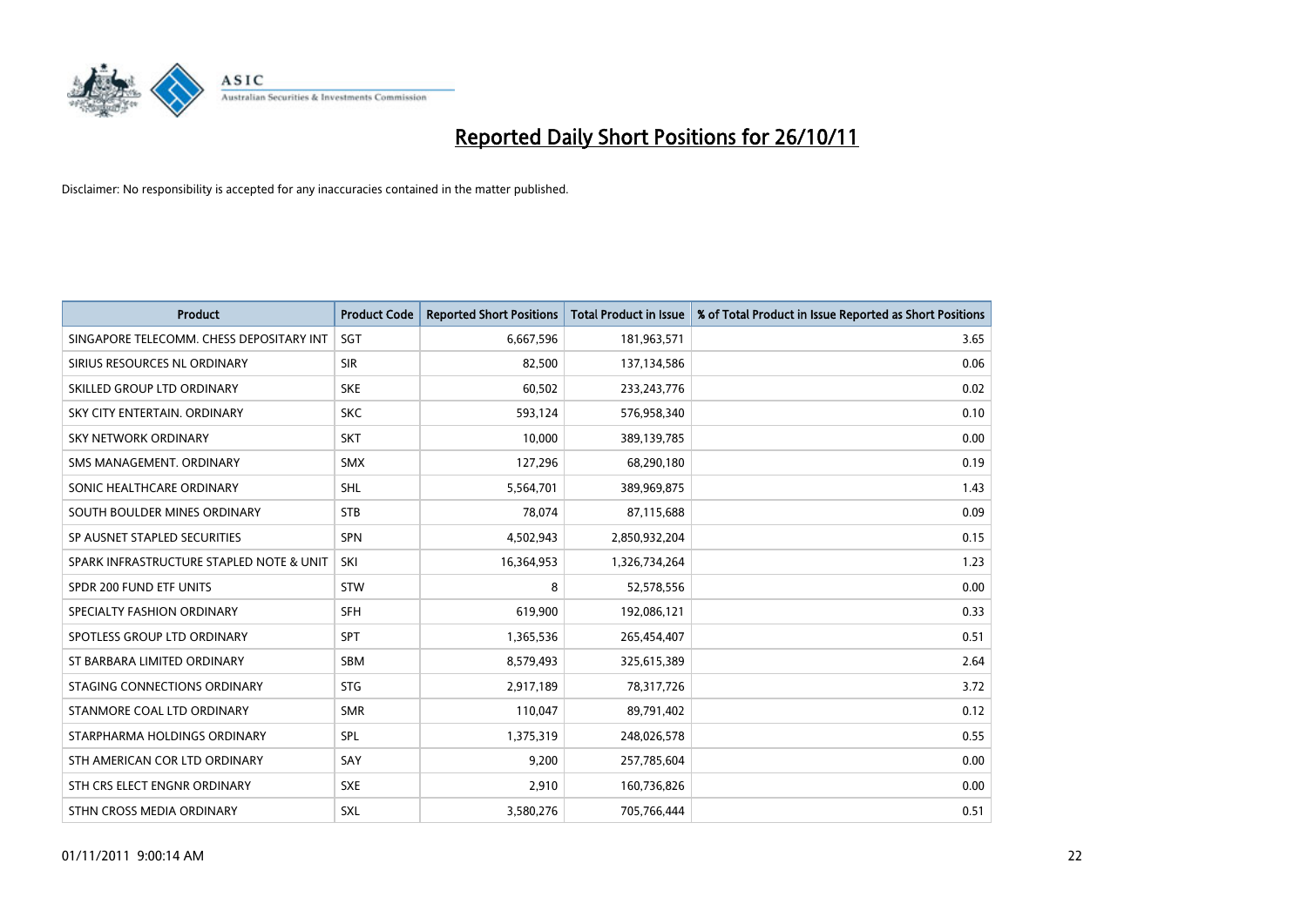

| <b>Product</b>                     | <b>Product Code</b> | <b>Reported Short Positions</b> | <b>Total Product in Issue</b> | % of Total Product in Issue Reported as Short Positions |
|------------------------------------|---------------------|---------------------------------|-------------------------------|---------------------------------------------------------|
| STOCKLAND UNITS/ORD STAPLED        | <b>SGP</b>          | 15,247,792                      | 2,341,616,810                 | 0.65                                                    |
| STRAITS RES LTD. ORDINARY          | SRO                 | 487,325                         | 324,796,141                   | 0.15                                                    |
| STW COMMUNICATIONS ORDINARY        | SGN                 | 274,547                         | 363,940,802                   | 0.07                                                    |
| SUNCORP GROUP LTD ORDINARY         | <b>SUN</b>          | 10,626,135                      | 1,286,600,980                 | 0.82                                                    |
| SUNDANCE ENERGY ORDINARY           | <b>SEA</b>          | 76,001                          | 277,098,474                   | 0.03                                                    |
| SUNDANCE RESOURCES ORDINARY        | <b>SDL</b>          | 7,987,118                       | 2,897,482,169                 | 0.26                                                    |
| SUNLAND GROUP LTD ORDINARY         | <b>SDG</b>          | 75,240                          | 201,578,526                   | 0.03                                                    |
| SUPER RET REP LTD ORDINARY         | <b>SUL</b>          | 2,092,627                       | 132,139,945                   | 1.58                                                    |
| SUPER RET REP LTD RIGHTS 09-NOV-11 | <b>SULR</b>         | 6,227                           | 62,592,606                    | 0.01                                                    |
| SWICK MINING ORDINARY              | <b>SWK</b>          | 1,548                           | 236,724,970                   | 0.00                                                    |
| SYMEX HOLDINGS ORDINARY            | <b>SYM</b>          | 6,633                           | 191,593,493                   | 0.00                                                    |
| TABCORP HOLDINGS LTD ORDINARY      | <b>TAH</b>          | 8,676,757                       | 712,805,880                   | 1.20                                                    |
| TALENT2 INTERNATION ORDINARY       | <b>TWO</b>          | 7                               | 147,257,826                   | 0.00                                                    |
| TAP OIL LIMITED ORDINARY           | <b>TAP</b>          | 3,135,569                       | 240,995,311                   | 1.29                                                    |
| TASSAL GROUP LIMITED ORDINARY      | <b>TGR</b>          | 94,630                          | 146,304,404                   | 0.05                                                    |
| <b>TATTS GROUP LTD ORDINARY</b>    | <b>TTS</b>          | 16,798,255                      | 1,340,756,623                 | 1.24                                                    |
| TECHNOLOGY ONE ORDINARY            | <b>TNE</b>          | 19                              | 303,379,455                   | 0.00                                                    |
| TELECOM CORPORATION ORDINARY       | <b>TEL</b>          | 16,911,219                      | 1,924,943,857                 | 0.86                                                    |
| TELSTRA CORPORATION, ORDINARY      | <b>TLS</b>          | 48,816,511                      | 12,443,074,357                | 0.36                                                    |
| TEN NETWORK HOLDINGS ORDINARY      | <b>TEN</b>          | 36,703,098                      | 1,045,236,720                 | 3.50                                                    |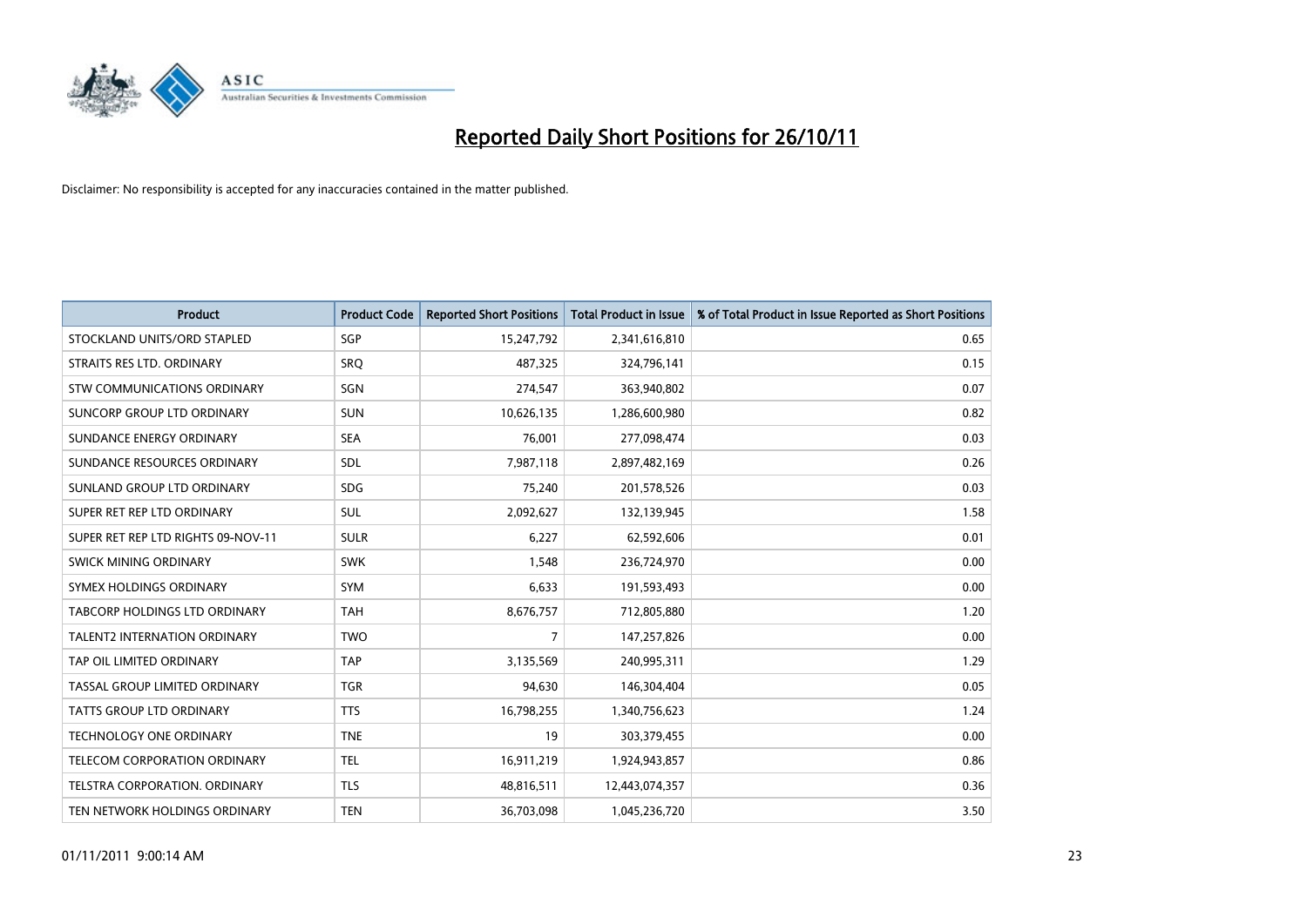

| <b>Product</b>                       | <b>Product Code</b> | <b>Reported Short Positions</b> | Total Product in Issue | % of Total Product in Issue Reported as Short Positions |
|--------------------------------------|---------------------|---------------------------------|------------------------|---------------------------------------------------------|
| TERANGA GOLD CORP CDI 1:1            | <b>TGZ</b>          | 163,804                         | 154,318,006            | 0.09                                                    |
| TFS CORPORATION LTD ORDINARY         | <b>TFC</b>          | 296,630                         | 276,453,042            | 0.11                                                    |
| THE REJECT SHOP ORDINARY             | <b>TRS</b>          | 1,363,286                       | 26,071,170             | 5.21                                                    |
| THOR MINING PLC CHESS DEPOSITARY 1:1 | <b>THR</b>          | 2,307                           | 222,489,120            | 0.00                                                    |
| THORN GROUP LIMITED ORDINARY         | <b>TGA</b>          | 53,397                          | 146,091,970            | 0.03                                                    |
| <b>TIGER RESOURCES ORDINARY</b>      | <b>TGS</b>          | 415,240                         | 671,110,549            | 0.05                                                    |
| <b>TISHMAN SPEYER UNITS</b>          | <b>TSO</b>          | 196,375                         | 338,440,904            | 0.06                                                    |
| TNG LIMITED ORDINARY                 | <b>TNG</b>          | 4,321                           | 284,803,062            | 0.00                                                    |
| TOLL HOLDINGS LTD ORDINARY           | <b>TOL</b>          | 23,158,836                      | 717,133,875            | 3.19                                                    |
| TORO ENERGY LIMITED ORDINARY         | <b>TOE</b>          | 35,404                          | 975,436,676            | 0.00                                                    |
| TOWER LIMITED ORDINARY               | <b>TWR</b>          | 689,562                         | 265,176,580            | 0.26                                                    |
| TOX FREE SOLUTIONS ORDINARY          | <b>TOX</b>          | 14,801                          | 96,503,382             | 0.01                                                    |
| TPG TELECOM LIMITED ORDINARY         | <b>TPM</b>          | 4,585,429                       | 783,895,606            | 0.55                                                    |
| <b>TRANSFIELD SERVICES ORDINARY</b>  | <b>TSE</b>          | 4,231,277                       | 549,715,957            | 0.76                                                    |
| TRANSPACIFIC INDUST, ORDINARY        | <b>TPI</b>          | 18,545,854                      | 960,638,735            | 1.92                                                    |
| TRANSURBAN GROUP TRIPLE STAPLED SEC. | <b>TCL</b>          | 1,675,487                       | 1,450,831,425          | 0.09                                                    |
| TREASURY WINE ESTATE ORDINARY        | <b>TWE</b>          | 14,263,114                      | 647,227,144            | 2.19                                                    |
| TRINITY GROUP STAPLED SECURITIES     | <b>TCQ</b>          | 3,419                           | 203,405,927            | 0.00                                                    |
| TROY RESOURCES NL ORDINARY           | <b>TRY</b>          | 89,785                          | 88,149,823             | 0.10                                                    |
| UGL LIMITED ORDINARY                 | <b>UGL</b>          | 4,210,743                       | 166,047,171            | 2.53                                                    |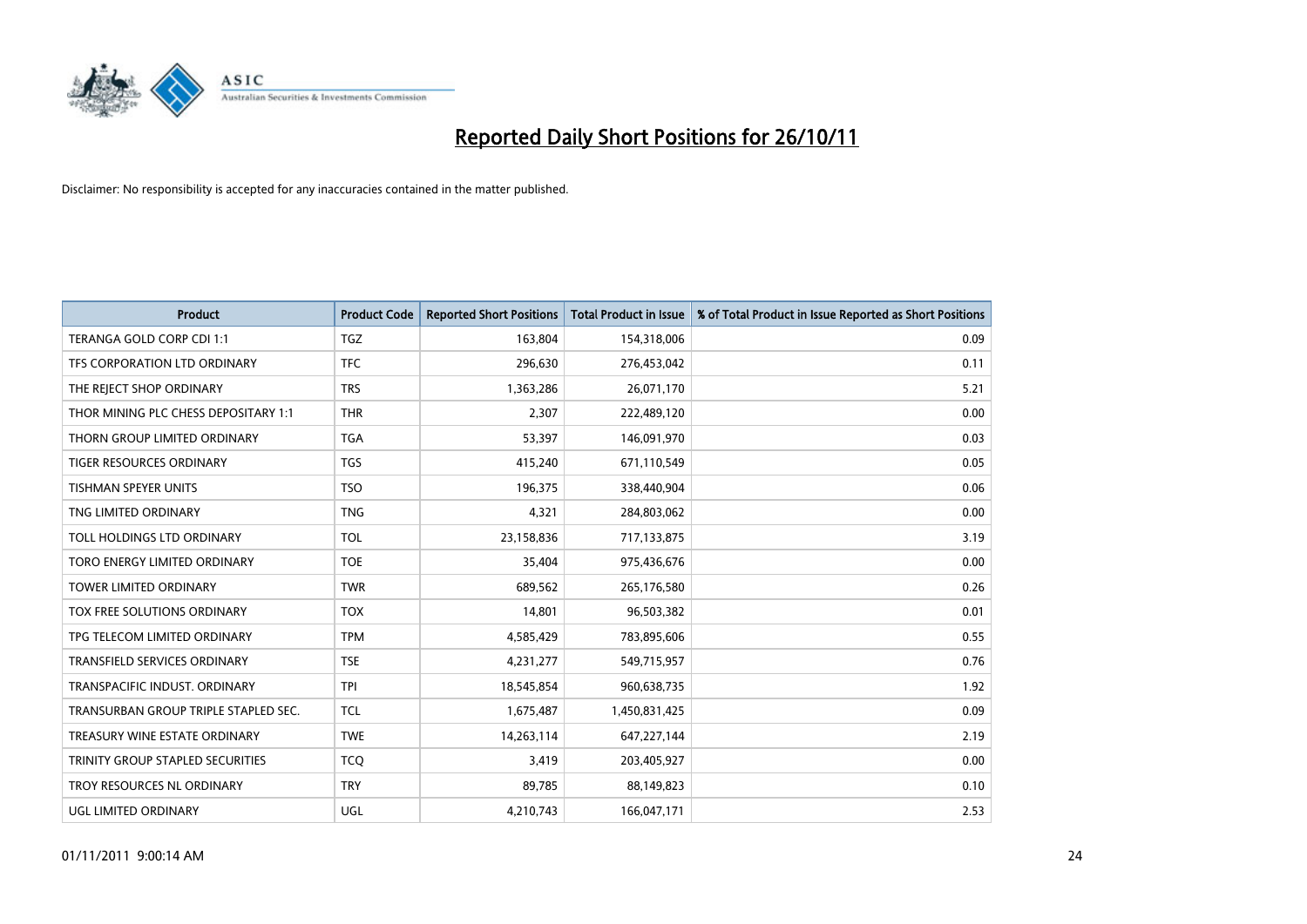

| <b>Product</b>                         | <b>Product Code</b> | <b>Reported Short Positions</b> | <b>Total Product in Issue</b> | % of Total Product in Issue Reported as Short Positions |
|----------------------------------------|---------------------|---------------------------------|-------------------------------|---------------------------------------------------------|
| UNILIFE CORPORATION CDI 6:1            | <b>UNS</b>          | 913,973                         | 264,133,452                   | 0.34                                                    |
| <b>VDM GROUP LIMITED ORDINARY</b>      | <b>VMG</b>          | 11,116                          | 193,127,749                   | 0.01                                                    |
| <b>VENTURE MINERALS ORDINARY</b>       | <b>VMS</b>          | 284,422                         | 221,093,592                   | 0.12                                                    |
| VIRGIN BLUE HOLDINGS ORDINARY          | <b>VBA</b>          | 47,198,257                      | 2,210,197,600                 | 2.12                                                    |
| <b>VISION GROUP HLDGS ORDINARY</b>     | <b>VGH</b>          | 78,000                          | 74,520,926                    | 0.10                                                    |
| <b>VITA GROUP LTD ORDINARY</b>         | <b>VTG</b>          | 75,190                          | 142,499,800                   | 0.05                                                    |
| VITERRA INC CDI 1:1                    | <b>VTA</b>          | 3,828                           | 68,629,939                    | 0.01                                                    |
| WATPAC LIMITED ORDINARY                | <b>WTP</b>          | 229,777                         | 185,160,973                   | 0.10                                                    |
| <b>WDS LIMITED ORDINARY</b>            | <b>WDS</b>          | 701                             | 144,740,614                   | 0.00                                                    |
| WEBIET LIMITED ORDINARY                | <b>WEB</b>          | 52,338                          | 73,188,062                    | 0.07                                                    |
| WESFARMERS LIMITED ORDINARY            | <b>WES</b>          | 21,758,786                      | 1,005,809,695                 | 2.13                                                    |
| WESFARMERS LIMITED PARTIALLY PROTECTED | <b>WESN</b>         | 204,850                         | 151,262,467                   | 0.12                                                    |
| WESTERN AREAS NL ORDINARY              | <b>WSA</b>          | 11,204,599                      | 179,735,899                   | 6.23                                                    |
| WESTERN DESERT RES. ORDINARY           | <b>WDR</b>          | 948                             | 207,049,414                   | 0.00                                                    |
| WESTFIELD GROUP ORD/UNIT STAPLED SEC   | <b>WDC</b>          | 10,103,554                      | 2,308,988,539                 | 0.41                                                    |
| WESTFIELD RETAIL TST UNIT STAPLED      | <b>WRT</b>          | 40,201,146                      | 3,054,166,195                 | 1.31                                                    |
| WESTPAC BANKING CORP ORDINARY          | <b>WBC</b>          | 80,011,427                      | 3,030,274,662                 | 2.59                                                    |
| WHITE ENERGY COMPANY ORDINARY          | <b>WEC</b>          | 9,531,104                       | 316,104,241                   | 3.00                                                    |
| <b>WHITEHAVEN COAL ORDINARY</b>        | <b>WHC</b>          | 353,674                         | 494,468,415                   | 0.06                                                    |
| WHK GROUP LIMITED ORDINARY             | <b>WHG</b>          | 34,240                          | 265,200,652                   | 0.01                                                    |